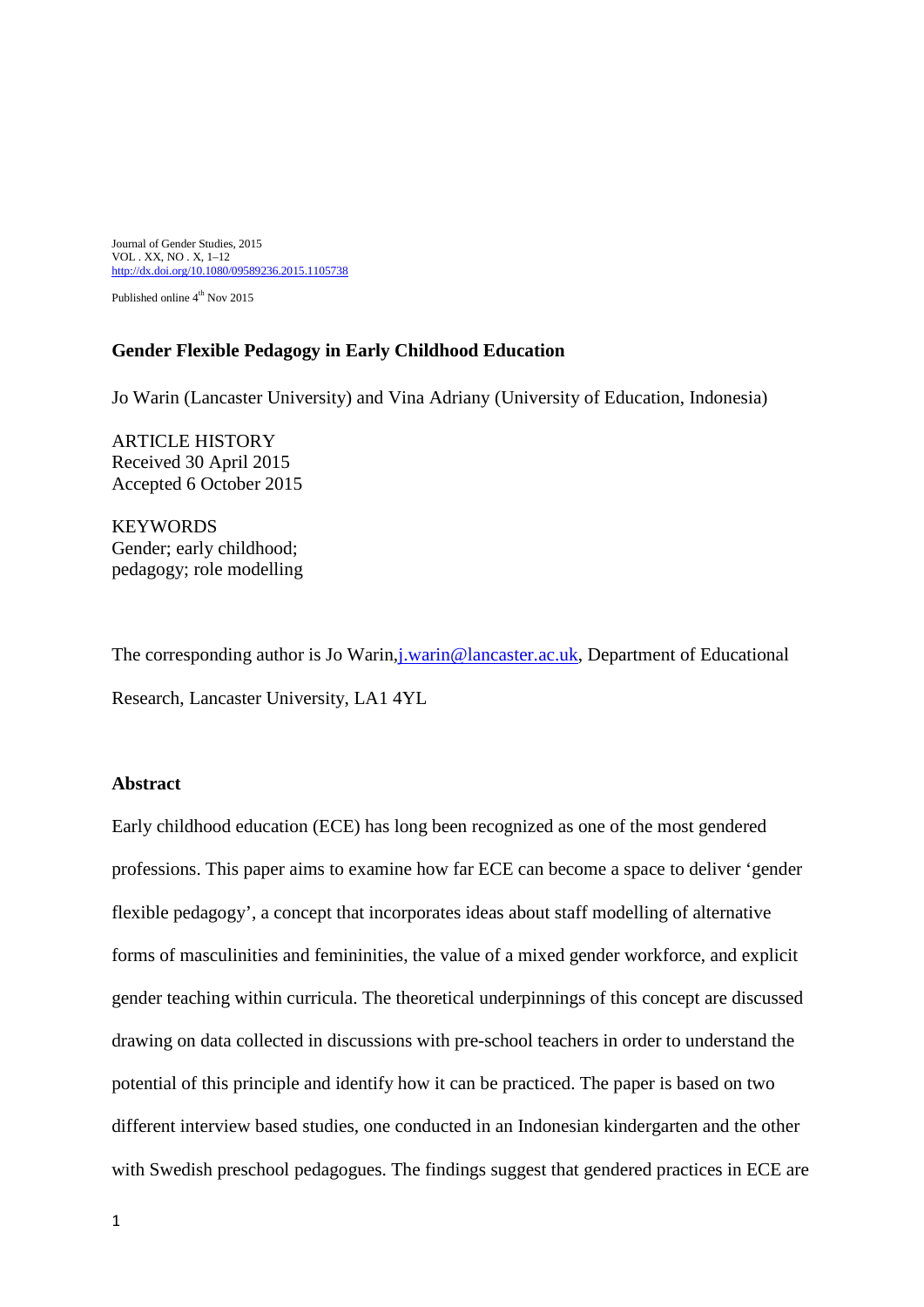rooted in teachers' implicit gender beliefs influenced by larger socio-political discourses. Early childhood educators must develop an explicit gender consciousness before they can deliver a gender conscious pedagogy.

### **Gender Flexible Pedagogy in Early Childhood Education**

# **Introduction**

The purpose of this paper is to consider the concept of a 'gender flexible pedagogy', an idea that we have identified in order to apply Butler's theoretical approach to gender and her emphasis on gender flexibility (Butler, 1990). An international network of gender researchers, funded by the Swedish Research Council from 2011 to 2014 created a forum for comparing and discussing research on gender and teaching across a range of international early childhood education sites and led to a focus on gender flexible teaching. We explore the theoretical underpinnings of this concept and discuss its potential by drawing on data from two small-scale interview studies with Early Childhood Education teachers, one in Sweden and one in Indonesia, in order to understand what it might mean and how it can be put into practice.

Our understanding of this concept emphasizes how early childhood educators, both men and women, can model a flexible approach to the performance of gender which disrupts prescriptions for men to model masculinities and women to model femininities. The concept of gender flexible teaching also incorporates ideas about the resources and activities that young children themselves may be encouraged to engage in, with an emphasis on playful and experimental approaches to the performance of gender which allow for gender transgression. The concept implies teachers' consciousness of their own gender behaviors. Simultaneously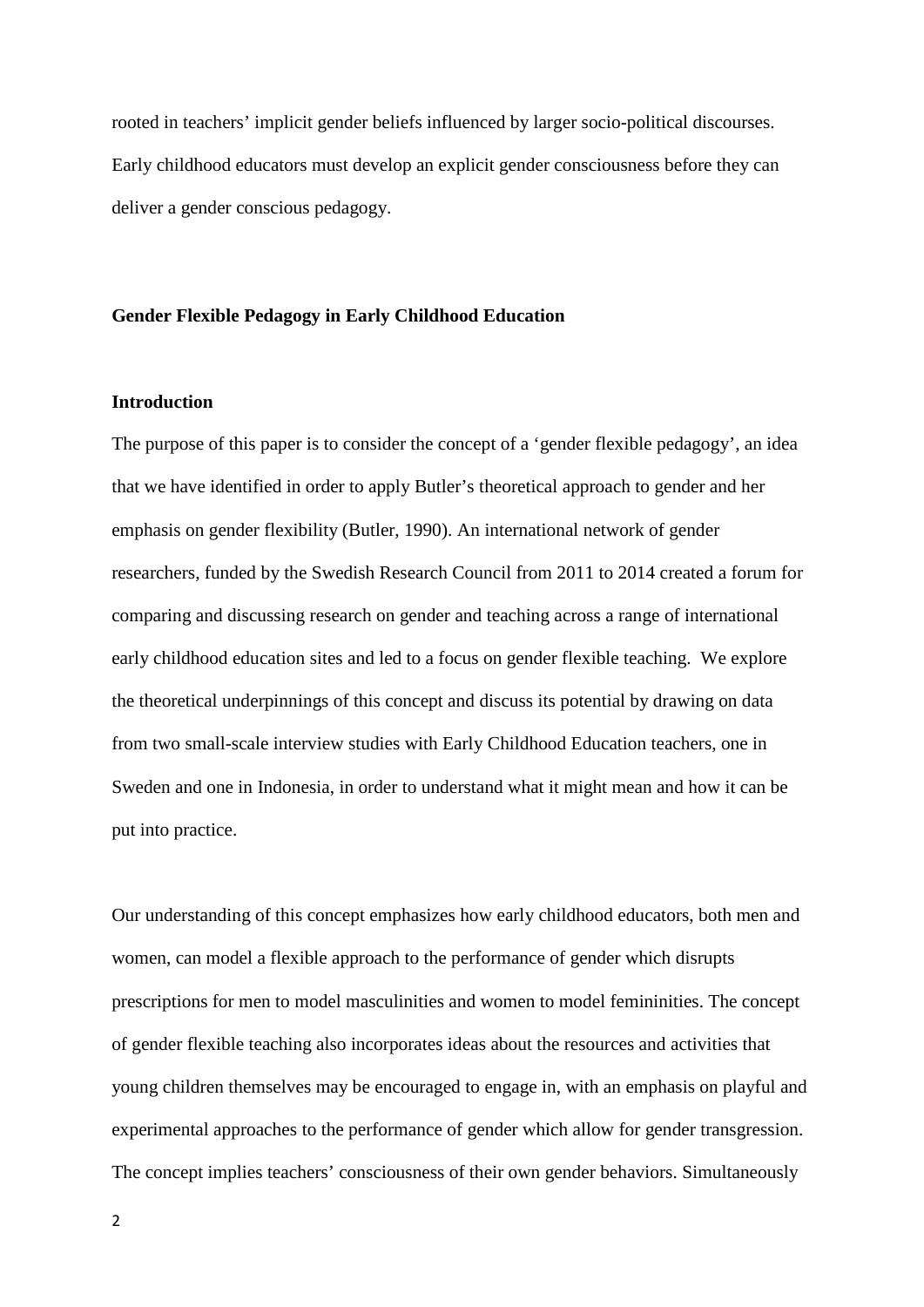it implies the need for responsiveness to children's gender behaviors in order to open these up. So it has implications for both what is taught and how, for 'pedagogy', the term that incorporates both the implications for teachers and for teaching.

Focusing on gender specifically as an influential aspect of teacher learner relationships, we discuss the possibility for teachers to make interventions in the social reproduction of gendered practices and behaviors of those they teach. Preschool teachers are in a unique position to subvert a continuation of traditionally differentiated gender roles through gender flexible teaching because they have the opportunity to intervene at the very beginning of an individual's educational trajectory, yet this rarely occurs. Our data shows that only two teachers, one in each setting, really tried to challenge traditional gender stereotypes in their thinking and teaching.

There is a long tradition of research within the sociology of education that reveals the intransigence of the gendered nature of educational institutions. In the late 1970s and through the 1980s researchers drew attention to the ways that schools amplify the wider society's ideas about gender roles and "reinforce them in tougher form than they actually exist in the world outside" (Delamont,1980 p4). Even where teachers were explicit about their intentions to challenge gender roles, their management of the children and daily discourse with them betrayed deeper and more habitual practices of gender differentiation (Kamler, 1999). During the 1990s and 2000s the research has proliferated with an ever growing list of gender researchers who have shown how the institutional forces that are embedded in the hierarchical and heterosexist aspects of school, emphasise gender differences [\(Blaise, 2005;](#page-24-0) [Francis, 1998;](#page-24-1) [Haywood & Mac An Ghaill, 1996;](#page-24-2) [Skelton, 2001\)](#page-26-0).

3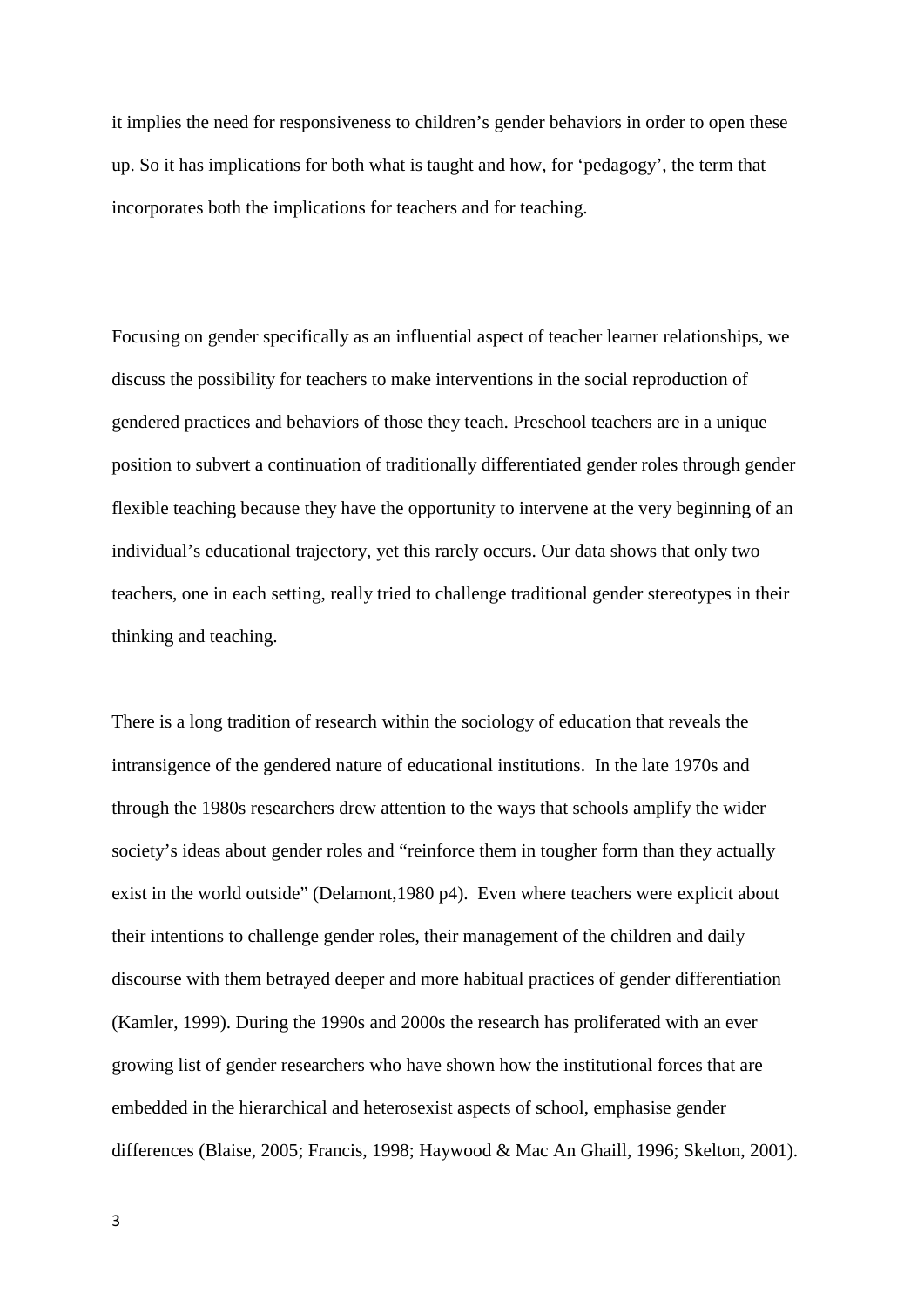Early childhood education (ECE) is a particularly significant context for exploring the practices that may be associated with the concept of a gender flexible pedagogy. It has been revealed to be a particularly potent location for the entrenchment of gender differences and perpetuation of gender stereotypes between boys and girls as a number of researchers have shown, for example Adriany (2013), [Hellman \(2012\),](#page-24-3) [Yoon \(2007\),](#page-27-0) [Miu \(2005\),](#page-25-0) and [Sumsion \(2000\).](#page-26-1) ECE is a particularly fruitful ground for the growth of essentialist gender differences for a number of reasons which we will now identify.

Firstly, ECE is very often dominated by a value for a child-centered approach. This value, given critical emphasis by Walkerdine (1998) has spread across the globe (Adriany, 2013; Newberry, 2010). The presence of a strong child-centered discourse means that challenges to the traditional gender order are of secondary importance to following the child's "natural" interests and motivations (Blaise, 2009). Within this ethos there is a tension between challenging the child's construction of the gender binary or following their lead. In addition, many pre-school teachers believe that gender matters are not important to young children, while others argue that young children are too young to be introduced to complex issues such as gender [\(MacNaughton, 2000\)](#page-25-1).

Another significant reason why ECE is considered to be a fertile ground for the development of traditional, 'essentialist', gender differences is due to the gender imbalance of staff, with men working in a very small minority. The worldwide pattern is for less than 3% as reported by [Brody \(2014\).](#page-24-4) Brody also tells us that the proportion of male workers is low across the globe even in countries such as Norway which has had some very deliberate strategies for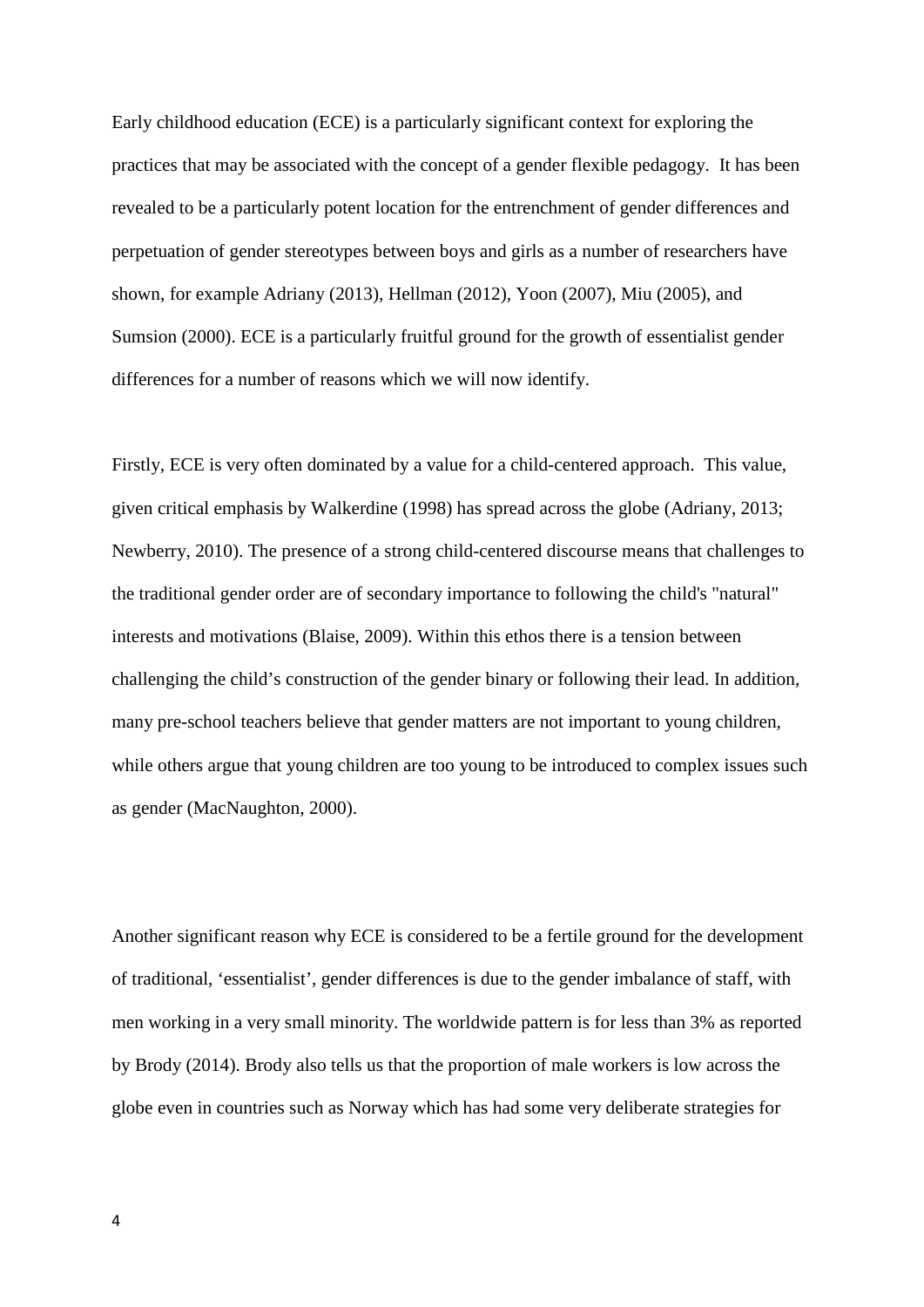increasing male workers, where only 10% of staff are male. This pattern of staffing has led to a concern in many countries with the recruitment of more men to work in ECE.

The media-led, problematic discourse of the 'male role model' underlines this debate about bringing male teachers into ECE. It is argued that male teachers can provide 'positive male role models' especially for boys, an idea that has become very popular in policy in recent times, especially in England, a policy rhetoric that has been critiqued by Brownhill, (2014), Adriany, (2013) and many others. The well-established feminist critique of this idea (for example by Martino and Rezai-Rashti, 2012) reveals an underlying assumption that men and women are fundamentally different and that men can therefore bring something distinctive to the field of ECE. The 'male role model' concept is also revealed to be rooted in social learning theory which assumes that the child imitates rather than re-interprets the adult models they are presented with (Skelton, 2001). Our concept of 'gender flexible pedagogy' is aligned with a very different rationale for encouraging men into ECE. We argue that the presence of men working alongside women in ECE settings has the potential for expanding children's understanding and construction of gender so that it becomes less rigid [\(McCormack & Brownhill, 2014;](#page-25-2) [Warin, 2006\)](#page-26-2). However, the mere presence of men in ECE is not enough by itself to disrupt gender stereotypes (Sumsion, 2005). What men actually do within their preschool teaching and how they perform gender is a critical consideration for the realization of this potential.

The aim of this paper is to explore how far ECE can become a space to deconstruct traditional gender stereotypes, through gender flexible teaching. The paper is based on two different research studies conducted separately by the authors of this paper. The studies shared the same broad aim to explore the gendered beliefs, assumptions and practices of ECE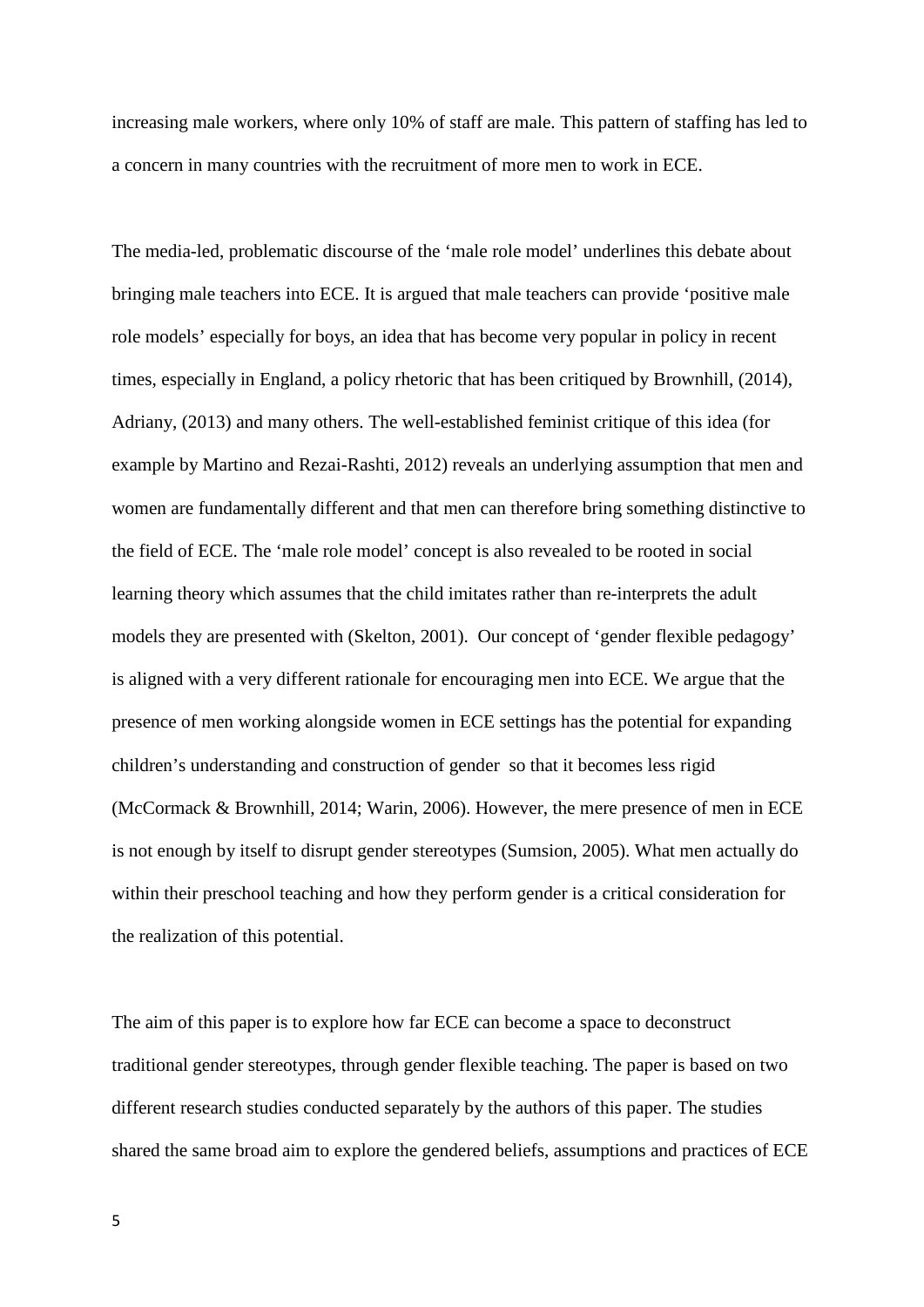staff. They also shared the same methodological approach to the conducting of dialogic interviews with teachers (Blaise, 2005; Holstein and Gubrium, 1995; Rapley, 2001) where there was an intention to open up a mutual discussion of the possibility of gender flexible teaching and to tease out and challenge gender essentialist assumptions. However, they were conducted in very different locations, (Warin's in Sweden and Adriany's in Indonesia). The authors have engaged in a collaboration created through their participation in the international network of Swedish Research Council funded gender researchers who aimed to examine the conjunction of gender, teaching and care (xx and Gannerud, 2014). We draw together data from both studies to focus on our shared question about how far teachers can deliver gender flexible teaching in their preschool classroom. First we explain what we mean by a 'gender flexible pedagogy' the key concept in our title.

# **The concept of a 'Gender flexible pedagogy'**

The concept of a 'gender flexible pedagogy' comes from three sources. Firstly, we need to understand gender as an aspect of identity and this entails a look at broader underlying theories of identity. The authors adopt a poststructuralist idea of identity that challenges essentialist ideas about fixed selves (Davies and Harre, 1990; Gergen, 1991; Kearney, 2003; Warin, 2010) and that understands the social construction of identity as variable and fluid in response to changes in a person's social environment. This recognition of the way that identity adapts to different social and cultural contexts is closely aligned with Butler's ideas about identity as 'performative'.

The second source then is Butler's ideas about the gendered aspect of selves as performed within different cultural environments. Her concept of performativity challenges gender as a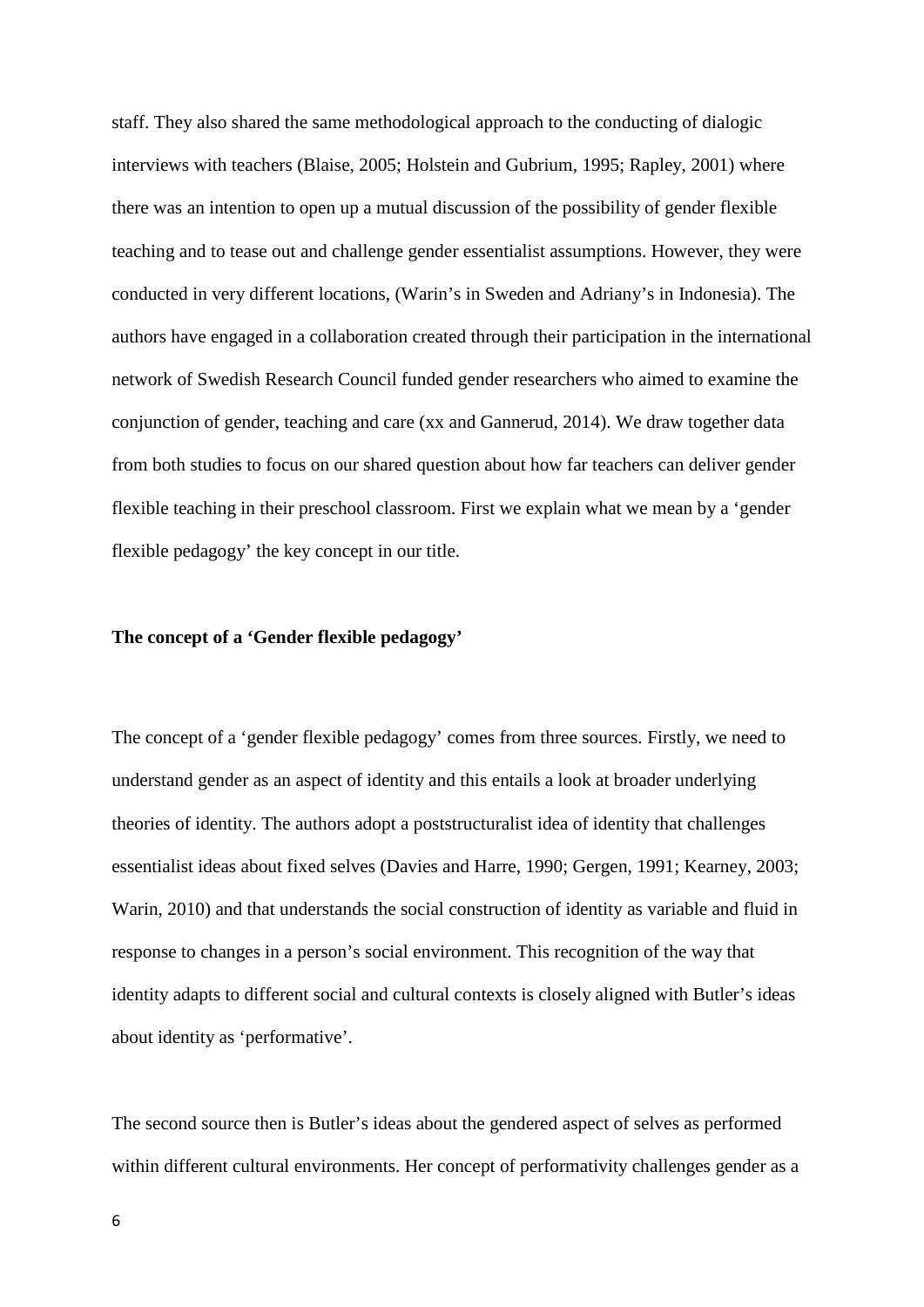fixed identity and uncouples gender from sex. She says: "when the constructed status of gender is theorised as radically independent of sex, gender itself becomes a free-floating artifice, with the consequence that *man* and *masculine* might just as easily signify a female body as a male one, and *woman* and *feminine* a male body as easily as a female one". (Butler, 1990 p6). This is a radical idea to apply, for example, to debates about proportions of male and female teachers in ECE staff teams where potentially we could understand gender as a 'free-floating artifice'. Butler's approach to gender as a fluid and free-floating construction implies that an individual's gender performance depends on what options are available to them. If children are provided with rigid options, they are more likely to adopt traditional gender beliefs. Yet if the choices given to them are varied and flexible, they will be more likely to accept and perform flexible gender roles [\(Bartini, 2006\)](#page-24-5). Löfdahl and Hjalmarsson (2015) for example, describe the strategy used by pre-school staff to dismantle the traditional 'home corner' instead distributing dolls and kitchen utensils throughout the classroom in order to challenge the compounding of the children's gender stereotypical choices about playmates and playthings which had previously led to an entrenchment of gender segregated behaviour with only girls in the home corner.

The third source of this idea, specifically linked to teaching, is the identification of the concept of "gender *conscious* pedagogy", a very similar term but one which fails to incorporate a sense of fluid and changeable identities. Eidevald and Lenz Taguchi (2011) discuss 'gender-conscious pedagogy' which they claim is a Swedish concept that does not have an equivalent in preschool pedagogies in other countries. This concept is discussed by Lofdahl and Hjalmarsson (2015) who elaborate it as a means of achieving gender equality. Hellman (2012) and Johansson (2011) have also shown how gender equality is produced through this means within the Swedish context.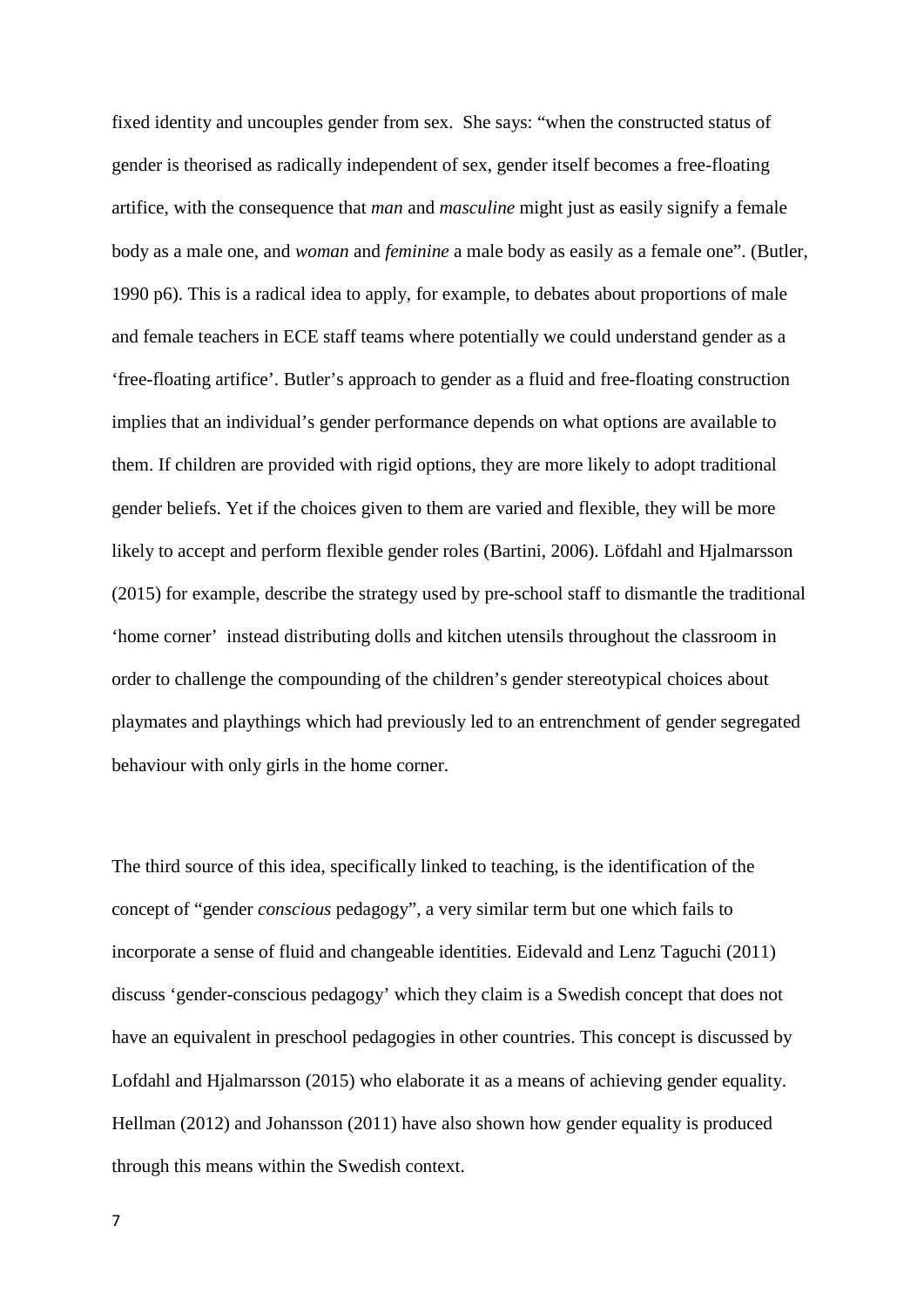If teachers want to disrupt traditional and rigid gender discourse they must provide children with various alternatives, presented through their own practices and behaviors alongside the resources and learning experiences they provide. In order to create such alternatives they must themselves be highly attuned to gender possibilities as an element of their overall self awareness, a prerequisite for the 'critically reflective emotional professional' as advocated by Osgood (2010:119). They must be alert to the subtle and often invisible ways that traditional gender norms can persist within the power plays of the school. Gender flexible teaching can only be practiced by teachers who are gender aware rather than gender blind (Hogan, 2012).

Several researchers have demonstrated the possibility for ECE to challenge existing gender norms and have worked alongside teachers on initiatives designed with this aim (Davies, 1993, 2003; [Marsh, 2000;](#page-25-3) [Rennie, 2003\)](#page-26-3). These researchers illuminate certain strategies and initiatives used by ECE teachers to challenge traditional gender values whilst at the same time expanding children's understanding of gender discourse. For example, Davies' undertook her groundbreaking work on challenging young children's gender behaviors within the context of their literacy practices (2003) whilst [Rennie \(2003\)](#page-26-3) aimed to expand children's understanding of gender by harnessing the topic of pirates to deconstruct masculine stereotypes. [Marsh \(2000\)](#page-25-3) collaborated with an ECE teacher to create gender flexible classroom resources, based on Batman/Batwoman, to encourage girls to engage in superhero play.

These initiatives suggest a way forward for a gender flexible pedagogy. This could be practiced by gender activists, both male and female teachers, who are not only attuned to the ways in which traditional gender stereotypes become entrenched within preschool but who

8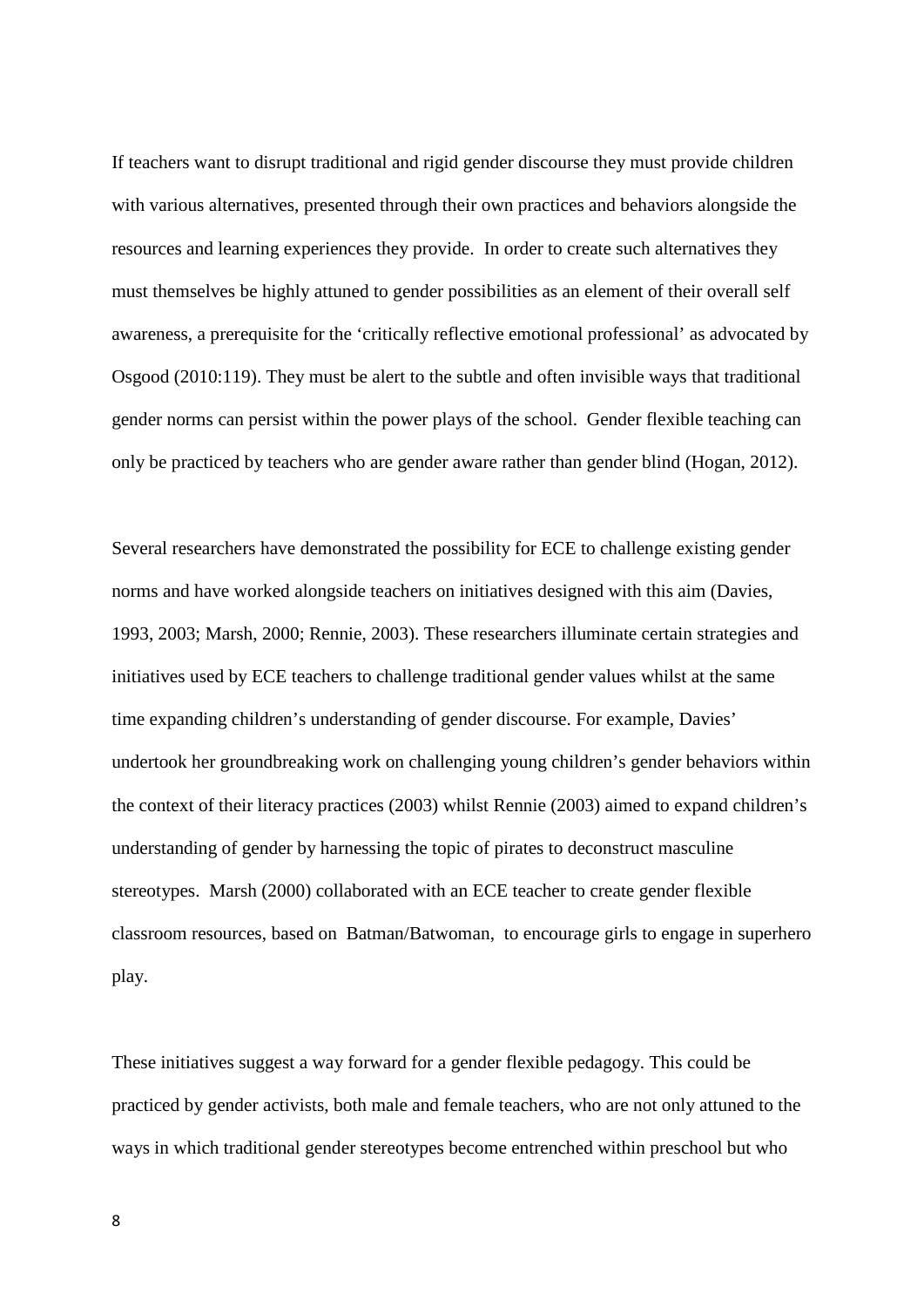are also willing to actively resist them. The initiatives described above show how ECE teachers can potentially transform gender discourse in the classroom. They also suggest a model for early education gender researchers to work alongside teachers as 'critical friends' in order to enable the practice of alternative and nontraditional constructions of masculinities and femininities.

Having set out the concept of a gender flexible pedagogy we now move on to examine data from our respective interview studies though this particular lens. We ask the question: How far do ECE teachers go in challenging traditional gender norms within their own pedagogic beliefs and practices?

#### **Background to the two studies**

Indonesia and Sweden provide contrasting locations for the study of gendered practices within ECE. Whilst Indonesia is developing a new interest in and awareness of gender equity and equality by launching the Law of National Education System no 84 regarding Gender Mainstreaming in Education [\(58/2009\)](#page-23-0), Sweden has a long history of gender awareness and gender sensitive social policy including education, in keeping with other Scandinavian countries (Sundelin, 2008). There is no curriculum obligation for ECE professionals to address gender in Indonesia as there is in Sweden. In addition, there is a long tradition of research on gender in ECE in Sweden but very little in Indonesia. The international network referred to above and funded by the Swedish Research council created a forum for comparing and discussing research on gender and teaching across a range of international early childhood education sites. This discussion forum led to a focus on gender flexible teaching,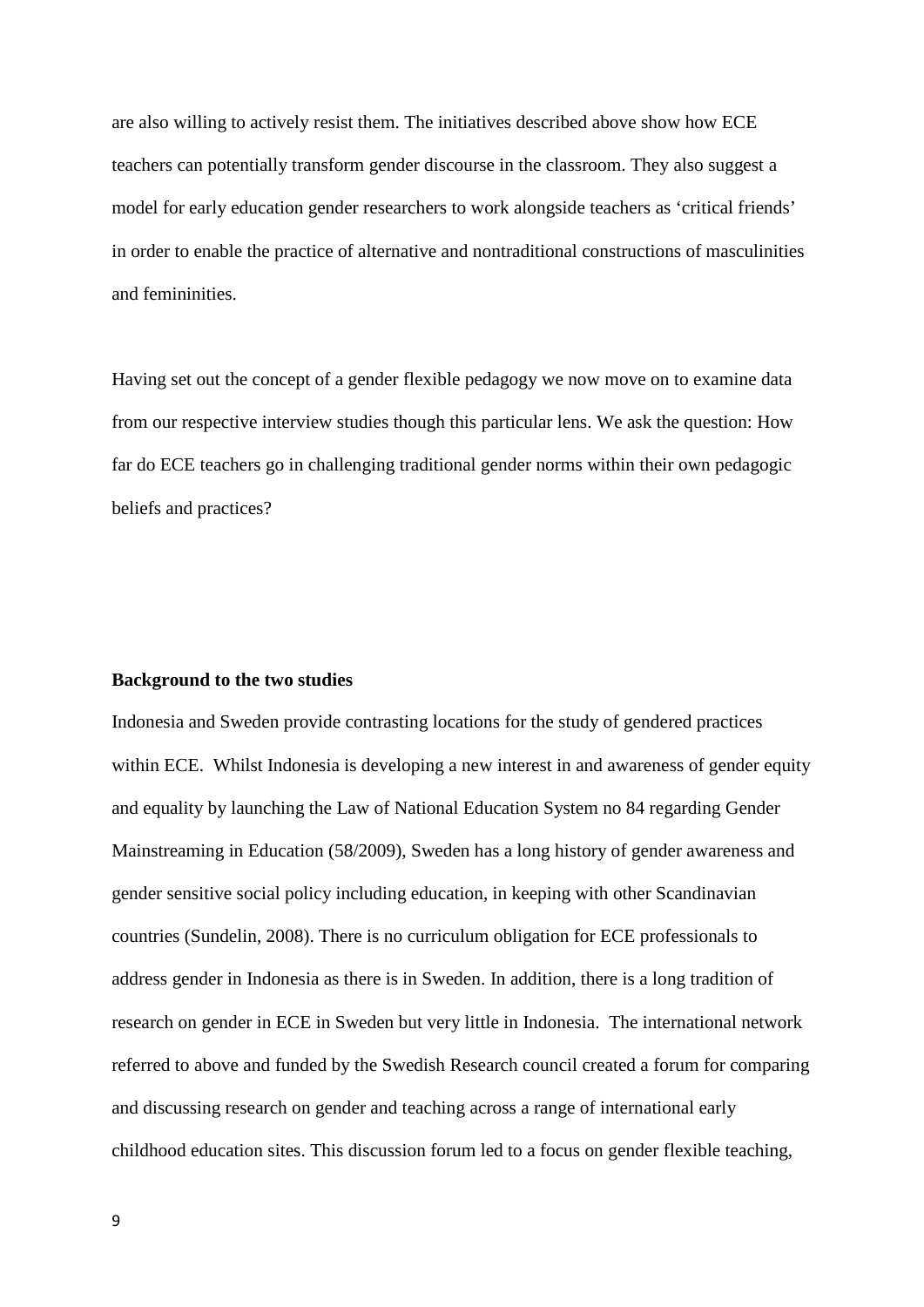the subject of this paper. It seemed fruitful to compare the gender sensitivity of ECE staff in Indonesia and in Sweden given the contrasting national contexts described above. What the studies have in common is a shared focus on the possibilities for a 'gender flexible pedagogy' discussed in explorative conversations with ECE staff.

All names (of schools, staff and children) have been fictionalized in the following account.

#### **Indonesian teacher perspectives**

### **Background to the study and participants**

Several studies have concluded that gender construction in Indonesia is the result of interplay between politics and religious discourse [\(Blackburn, 2004;](#page-24-6) [Oetomo, 2000;](#page-25-4) [Parker, 1992;](#page-26-4) Robinson & Bessell, 2002). Religion exerts a powerful reinforcement of a traditional gendered division of labour since it emphasizes the 'essential' different characteristics of men and women based on their biology and encourages a faithfulness to men's and women's 'true' natures (Yulandissari, 2006). X's research purpose was to gain a deep understanding of day-to-day practices of gender related behaviors and practices within a kindergarten in Indonesia. She conducted an ethnography in one particular kindergarten, Kopo kindergarten located in the city of Bandung, reported in Adriany (2013). Adriany adopted a participant observer position in the field (Hammersley & Atkinson, 2007) which enabled her to hold informal discussions with teachers referring to classroom practices and specific incidents, assuming the role of 'critical friend'. She also undertook more formal one-to-one interviews with the staff.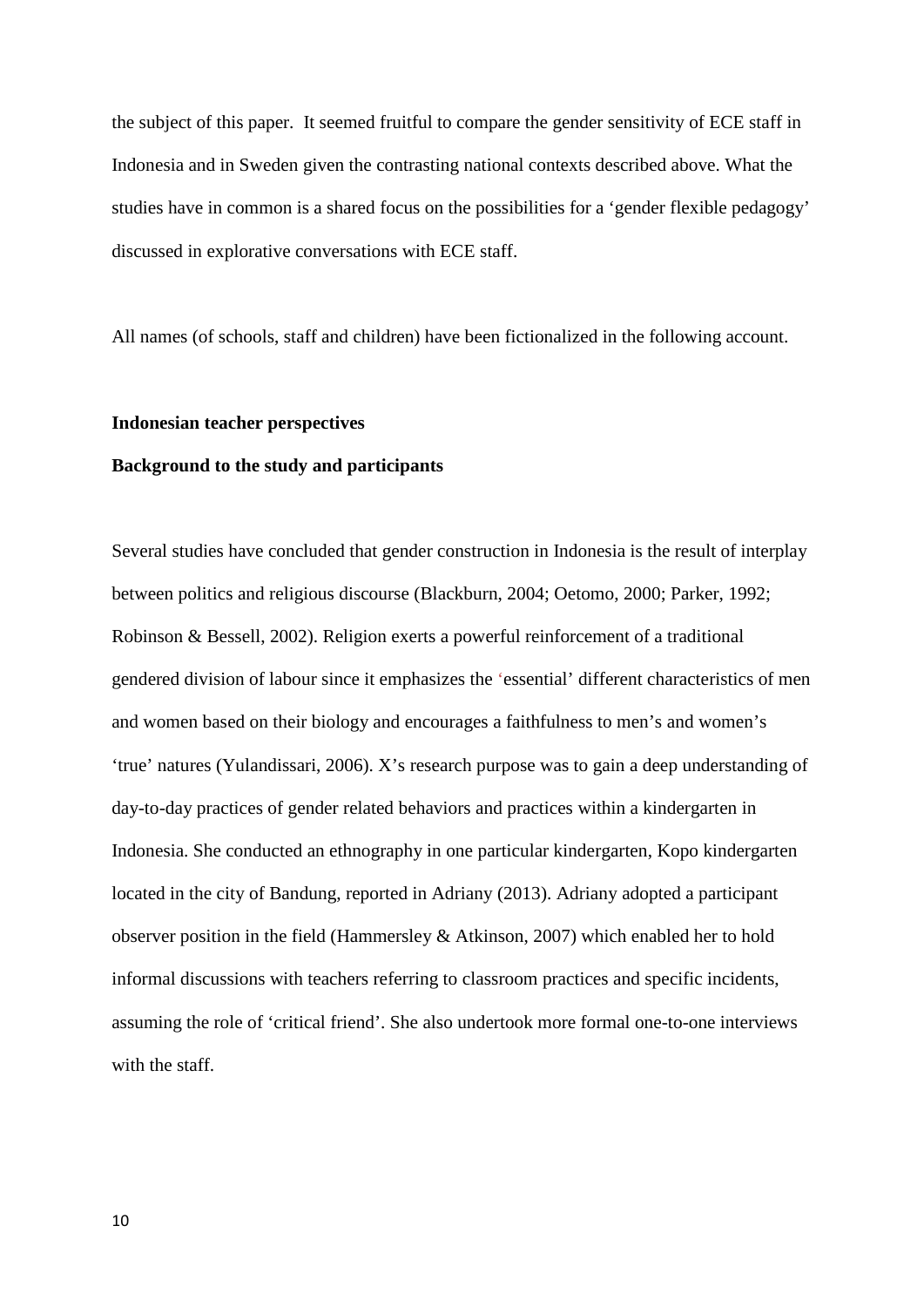There were 4 teachers, all female, responsible for 28 children, aged 2-6, divided into three different age groups. The teachers were addressed as "Bunda", a term normally used to address a mother in Indonesia, and widely used in Indonesian preschools. The teachers in this study were Bunda Sari, Bunda Siti, Bunda Intan and Bunda Euis. X 's data from teachers was in the form of transcriptions of audio recorded interviews and in field notes. It was incorporated into her overall analysis of her ethnographic data. She adopted a constructivist grounded theory approach based on Charmaz (2006) using an 'open coding ' process followed by a 'focused coding' which compared the data through constant comparison to produce a refined set of conceptual categories which included the key concept of gender flexible teaching. The findings presented in this paper are confined to analysis of the interviews and informal discussions that took place with staff since this paper is concerned with ECE staff perspectives on the possibility for gender flexible practices in their pedagogy.

#### **Findings: Accounts of gendered teaching practices**

Findings from this study suggest that in general the teachers' accounts of their practices and underlying assumptions were highly gendered. The teachers made a clear differentiation between boys and girls in the classroom, responding to them differently and holding different expectations about their interests and needs. For example, the school used different pictorial symbols for boys and girls placing flower pictures on the girls' lockers and bug pictures on the boys' lockers. They also used a colored ticket to administer their system of 'free choice time' with pink tickets for girls and blue tickets for boys. When the teachers at Kopo kindergarten made materials for girls and boys, they often differentiated the items, as shown in the following: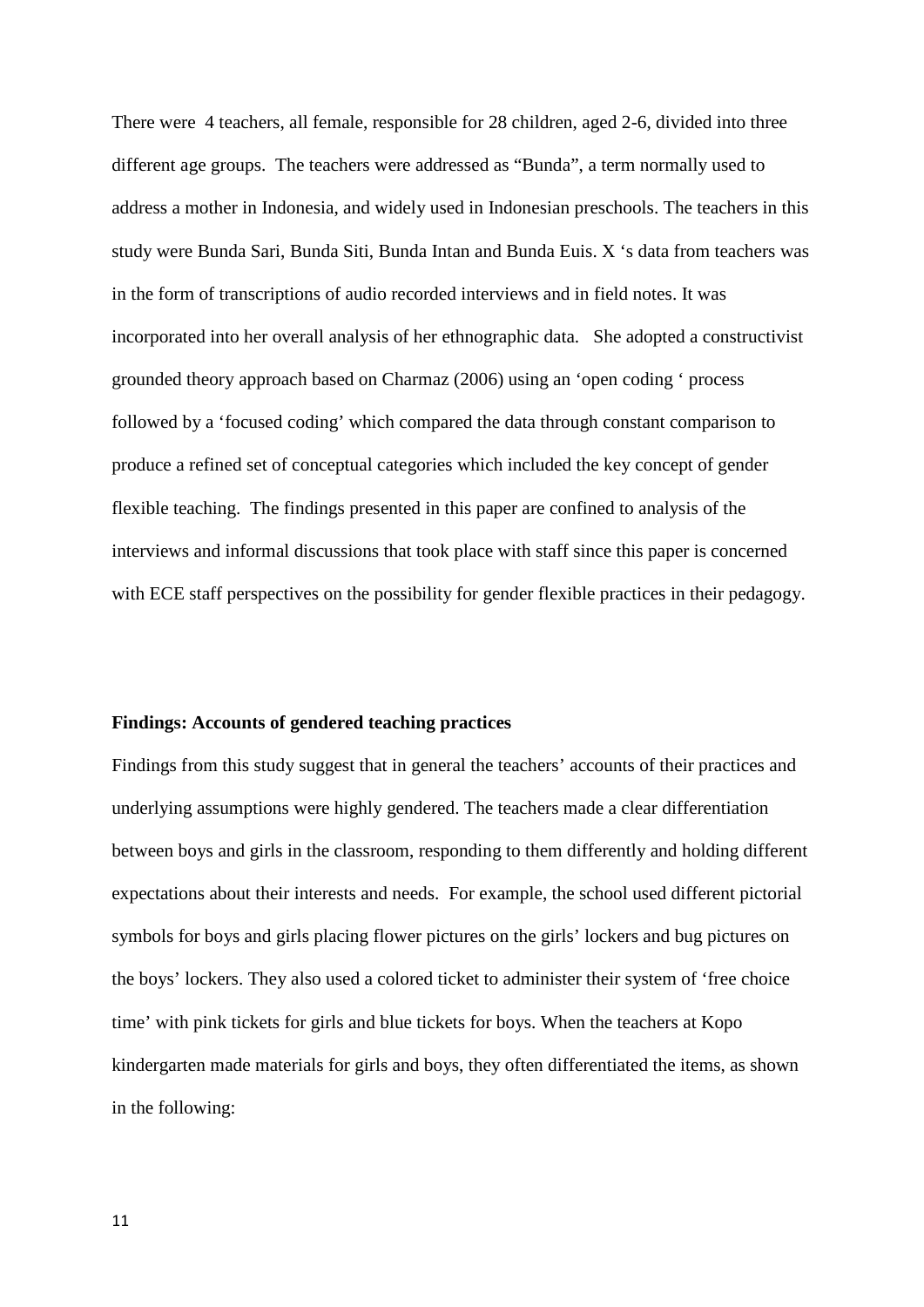*Bunda Siti is preparing special hats for the children. The school's theme for the week is International Culture with special reference to Chinese Culture, so the hats are Chinese. Interestingly, the teacher makes two different types of hats for boys and girls. Boys' hats are triangle shapes while the girls' hats resemble a tiara.* (Field notes,  $17^{th}$  May 2010. Translated into English)

Adriany's interviews with the Kopo teachers revealed how their gendered practices were influenced by their underlying assumptions about gender differentiation subscribing to implicit ideas about biological essentialism. As Bunda Sari said in one of her interviews:

*I think, in the long term children need to understand that they are girls or boys and it should be taught by us, from the way we treat them. We should treat boys like boys and treat girls like girls. Then they'll learn how to behave like girls or boys. Therefore, as teachers, we have to be very careful in deciding which colour is suitable for boys and which one is suitable for boys and girls. That's what I think.*

This biological argument, that was deeply embedded in the school's practices, was strongly associated with religious discourse. Given that Indonesia has the largest Muslim population in the world, Islamic religious discourse is pervasive. The teachers frequently used the concept of *"kodrat"*, originally an Arabic word, meaning the 'innate', 'essential' and unchangeable characteristics of a person. [Yulindrasari and McGregor \(2011\)](#page-27-1) believe the discourse of *kodrat* has been embodied in gender discourse in Indonesia, referring to 'natural' and fixed characteristics (Yulindrasari, 2006, p. 10) showing an interdependence between biological and religious essentialism (Adriany, 2013). [Wieringa \(2003\)](#page-26-5) argues further that within the notion of *kodrat,* whilst it regulates both men and women, it particularly emphasizes the role of the woman as wife and mother. [Suryakusuma \(1987\)](#page-26-6) asserts that the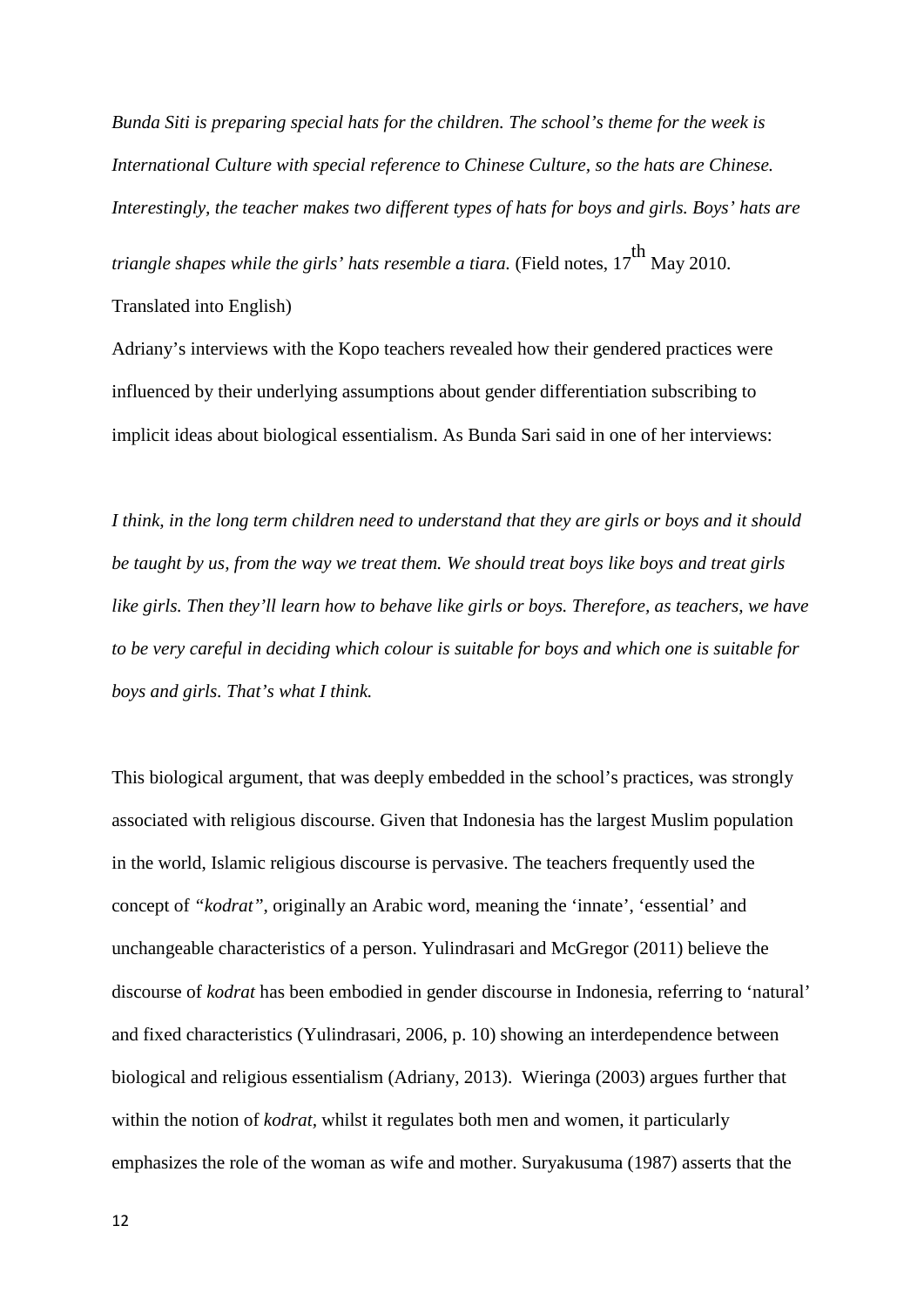notion of kodrat has been used by the new-order regime in Indonesia to prevent women from becoming politically active because of a fear this would challenge the status quo, as indeed it did in the 1960s when they were. Consequently, this notion of kodrat has been widely circulated. It is passed on, not through explicit curricular teaching, but implicitly within the popular discourse of the family and clearly portrayed in the media, for example in magazines and movies, perpetuating the domestication of women. This too was evident in the school, for example Bunda Siti argued:

*Yes, as I said today things have changed. In terms of occupation, women can do men's job and vice versa, but we have to keep in mind our "kodrat" as a woman.*

The *kodrat* concept is also applied to the child and supports the strong child-centred approach that was upheld in Kopo (Warin and Adriany, 2014) emphasizing the principle that the child's essential character should not be disturbed or forced. This belief meant that the teachers felt they should not use their professional power to challenge children's traditional gender practices. As Bunda Siti asserted:

*Maybe each child has a different character because we don't want to force children to follow us. I think it's children's characters.*

### A dissenting Voice: A possibility for delivering gender flexible teaching

Even though the findings indicated that the majority of the teachers upheld strong gender essentialist beliefs they did not all agree that boys and girls should be treated differently. For example, Bunda Intan, the youngest teacher in the school, did not support different treatment for boys and girls. Her dissenting voice showed that Kopo kindergarten teachers' voices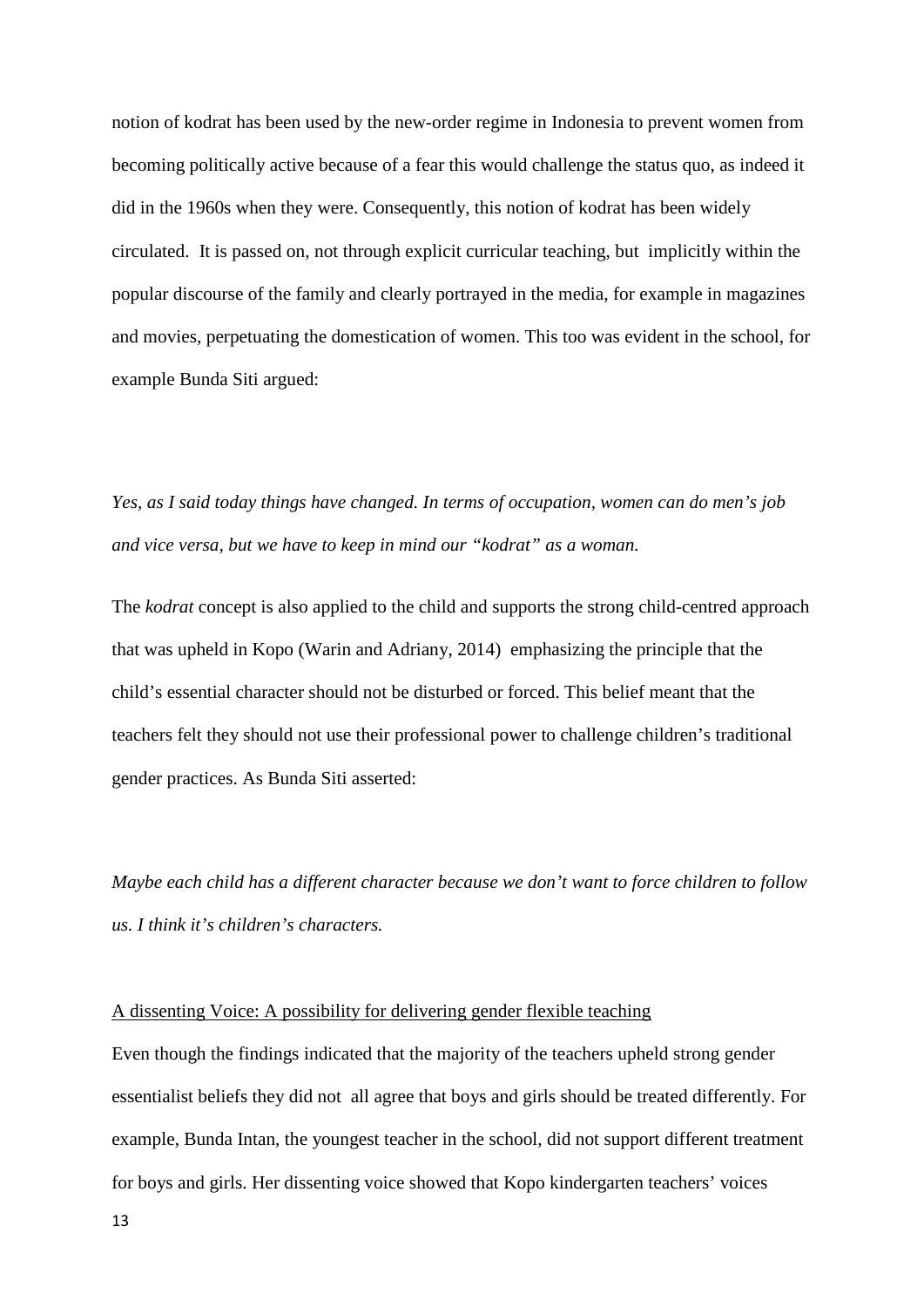cannot be reduced into a single voice and that multiple meanings of gender beliefs co-existed in the school. As she said:

*(laugh) I don't know, I just don't understand. Is being a boy or a girl only determined by the colour they choose, the toys they play with, the way they talk or what? Can boys pick up pink? I think they can. I am wondering whether such a distinction for boys and girls is necessary? If boys like to play with Barbie, what's wrong with that? Barbie can be good sometimes.*

Bunda Intan also argued that children need to expand their understanding of gender. She said further in her interview:

*I think for children in early years, we just give anything, everything to children. Let them explore. Don't differentiate them... That's why, when I heard about Akang* [3 year old boy], *who likes pink and occasionally wear girls' clothes, I think he's just exploring.* 

Bunda Intan's statement showed the degree to which she understood the fluidity and flexibility of gender and the importance of expanding children's gender construction. Her description of Akang's 'exploring' implies her understanding of gender as 'free-floating artifice' in the way that Butler has presented it (1990 p6). This idea is particularly challenging to many ECE staff in Indonesia where religion and politics exert a powerful influence in maintaining an essentialist binary construction of man and woman, masculinity and femininity. Intan however discussed the possibility of teachers countering traditional gender discourse. An interest in gender was stimulated through her involvement in Adriany's study. She was particularly receptive to Adriany's challenges to the traditional gender order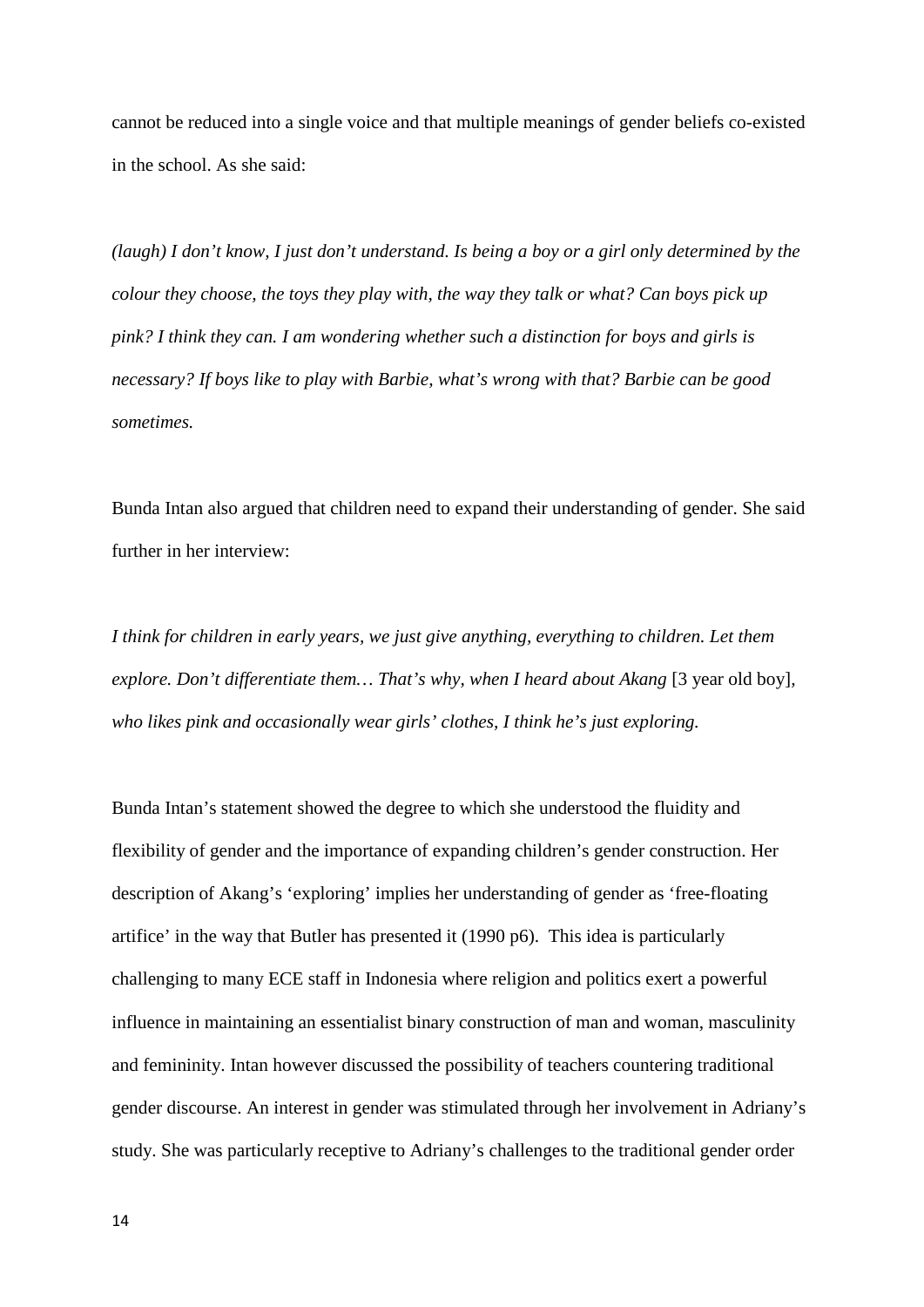and Adriany's modelling of gender flexible pedagogy in her own behavior as participant observer with children. For example on one occasion Adriany gently rejected a child's request for her to take on the role of a princess and instead Adriany assumed the role of a space warrior. More than the other teachers Intan was willing to engage in such challenges herself and learn from the 'critical friendship' of Adriany as she worked alongside teachers in the classroom. Intan's interest in gender, and her desire to adopt a more challenging approach than her colleagues, continued after the end of this study when she chose to write an undergraduate dissertation on gender sensitive teaching in early childhood education as part of the degree she was studying alongside her professional employment.

However, Bunda Intan's views were exceptional and the analysis showed a clear pattern of beliefs about innate gender differences combined with religious beliefs about each child's essential nature. The child-centred approach adopted within the school meant that teachers did not feel they should interfere with nature. Educational values compounded religious values with the outcome that gender flexible teaching was not the norm in this kindergarten.

#### **Swedish teacher perspectives**

### **Background to the study and research participants**

Warin, a UK researcher, was interested in the strong UK view, perpetuated in the media, that young children especially boys need "male role models". Her theoretical critique of this assumption influenced by [Skelton \(2001\)](#page-26-0) and by [Martino and Rezai-Rashti \(2012\)](#page-25-5) amongst others, led to the formation of the network, referred to above, with Swedish researchers and others who were similarly interested in gender pedagogies in early childhood education. This forum produced the opportunity to contact preschools in Gothenburg and carry out interviews with ECE teachers there in April/May 2012. Warin chose to interview male teachers since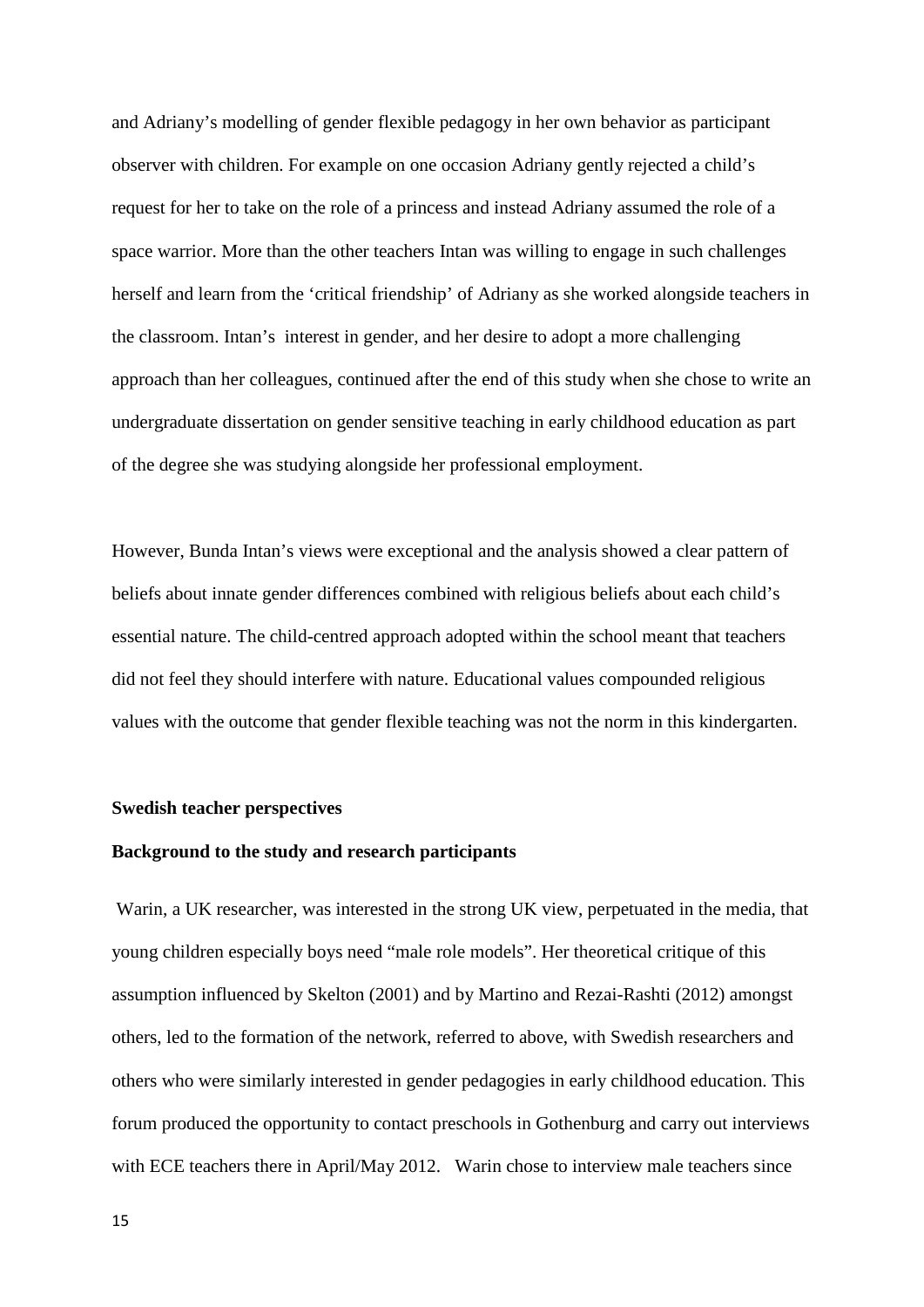their minority status within the ECE workforce might imply the likelihood of a gender consciousness.

Five teachers agreed to be interviewed: Jonas, Linus, Karl, Per and Geir. Four were working in preschools and a fifth (Geir) had worked as a preschool teacher for ten years and had then become a lecturer in teacher education. The interviews were all conducted in the men's workplaces, audio recorded and then transcribed. They followed the phenomenological research tradition, aiming to access the men's experiences of and perceptions about, their professional preschool lives. The interviews were dialogic and reciprocal [\(Blaise, 2005;](#page-24-0) [Holstein & Gubrium, 1995;](#page-25-6) Lather, 1991) driven by the researcher's intention to gain insight into these men's gender awareness (or gender blindness) in tandem with the men's own agendas and interests within the broad topic of gender concerns in the preschool. Specific questions were asked about the men's implicit theories of gender in relation to being male teachers of this age group. What had motivated the adoption of this professional role? How far were they trying to model gender flexibility? Or was gender perhaps quite low down their list of priorities within their teaching aims? Following transcription, the five stages of data analysis were then undertaken according to the procedure devised by Smith, Flowers, and Larkin (2009), known as interpretative phenomenological analysis (IPA). IPA is particularly suited to phenomenological studies such as this one where the intention is to examine how the participants make sense of their experiences, and is particularly appropriate for small samples where there is an intention to do justice to each participants account [\(Smith & Eatough, 2006\)](#page-26-7). Nine cross themed connections emerged: entry into career, adult gender roles, beliefs about children and childhood including an emphasis on freedom and choice, playfulness and play, vocational motivation, gender knowledge and sensitivity, sources of encouragement, the preschool as a mini society, strategies for workforce change.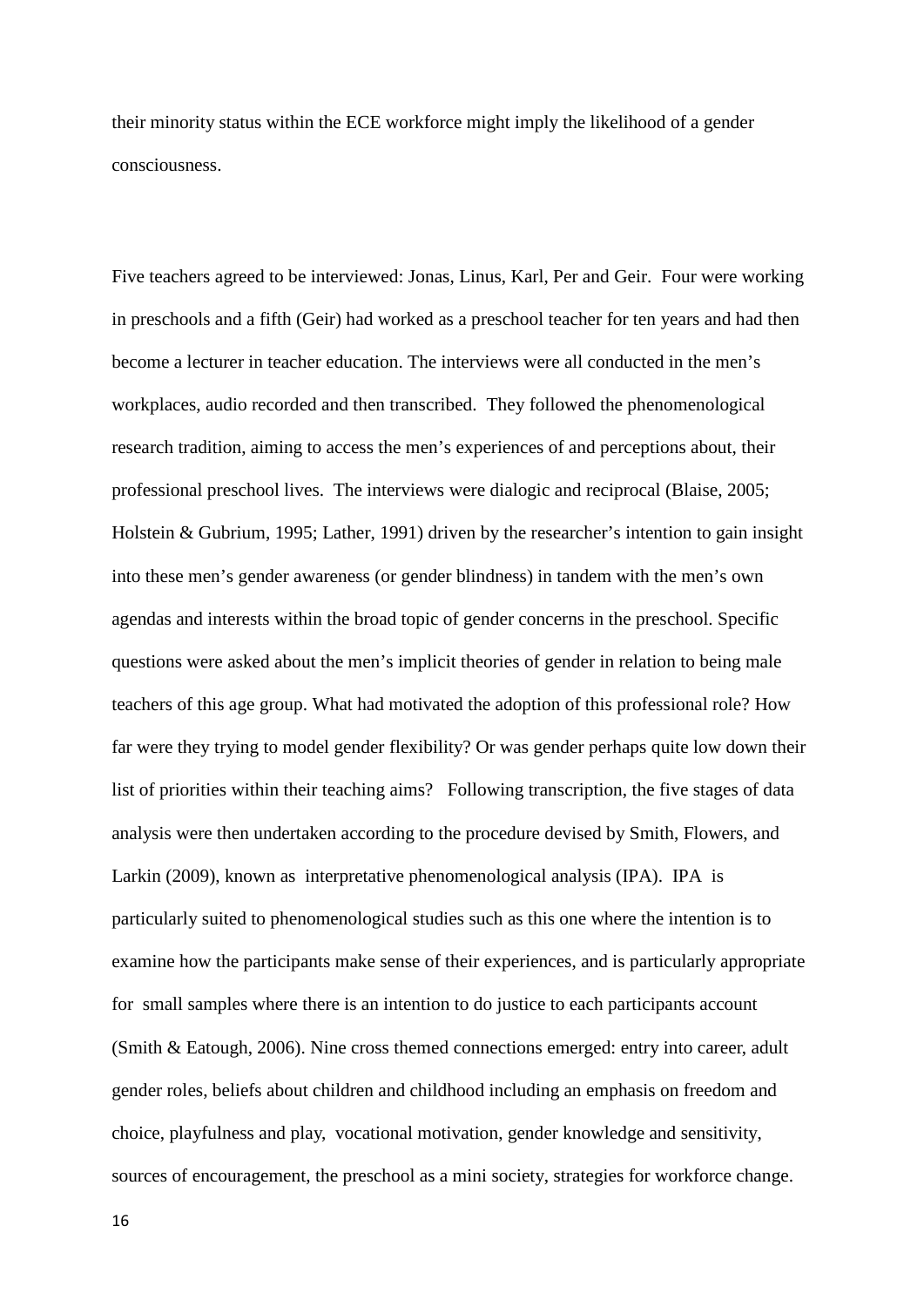The data selected for this paper focused particularly on the 'gender knowledge and sensitivity' theme.

How far did the research participants articulate accounts of their practices that showed an intention to subvert traditional gender patterns? How far could their teaching, according to their own accounts, be described as gender flexible?

# **Findings. Gender sensitivity and the management of identity presentations within the preschool**

# Familiarity with the gender principles in the preschool curriculum.

The first point of interest is that all the men made statements that showed a clear awareness of the explicit gender goal that is enshrined within the Swedish curriculum: 'The preschool should counteract traditional gender patterns and gender roles' (Skolverket, 2011, p. 4). As an English researcher with familiarity of ECE Warin made implicit comparisons with the English context where the Early Years Foundation Stage (EYFS) curriculum has no such explicit statement about gender. However, having a statement enshrined in the curriculum is one thing but it is quite another to find that staff are necessarily aware of and practicing according to such principles. The men's readiness to display their knowledge of the gender principles in their curriculum suggested quite a high degree of gender consciousness.

The men's familiarity with this preschool curriculum goal was expressed in various ways. For example Karl volunteered that the Swedish preschool curriculum requires *active* work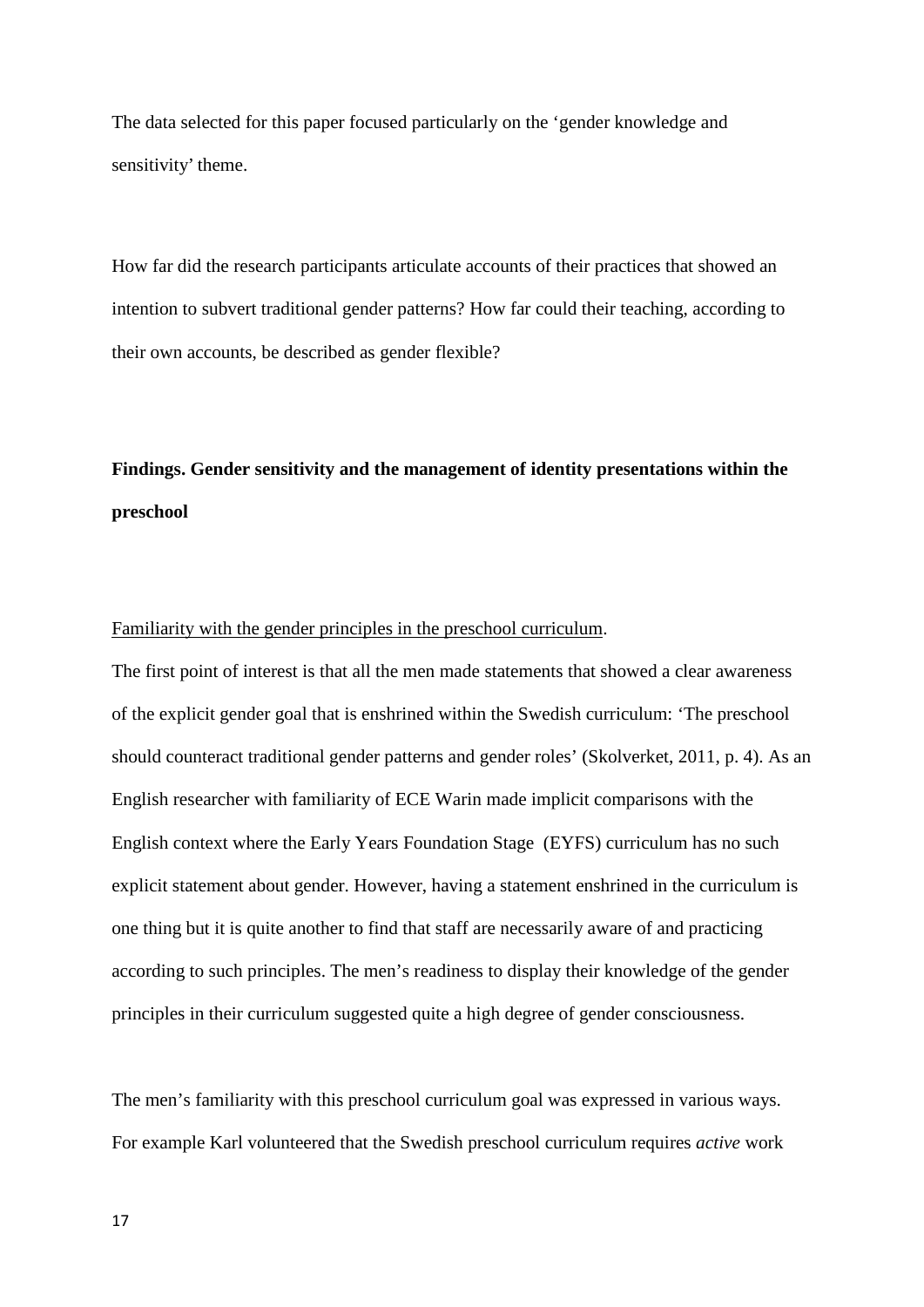against gender (his emphasis) and Geir stated, emphatically, "*we need to teach gender in preschool* ". Per also mentioned that he was very much aware of this element of the curriculum, especially because parents frequently asked him about this aspect of his teaching and wanted to monitor it. Linus pointed out that although the resources in his Montessori preschool were gender neutral he was able to challenge gender roles through his influence on peer group formation and free play. Even Jonas made a statement showing an implicit sensitivity to this aspect of the preschool curriculum. This was particularly noteworthy since he had received no formal training, and therefore no input on gender in the curriculum:

*" Although this is in the curriculum – nobody checks up. But you have to check up on yourself I think"* 

This particular group of men were very much aware of the Swedish curriculum statement on counteracting traditional gender behavior, a possible indication of their gender awareness and sensitivity.

# Gender consciousness and gender essentialism

A second point of significance is that two of the men, Karl and Geir, were both engaged in the academic study of gender and teaching, Karl as a postgraduate student and Geir as a lecturer. Consequently, they might be expected to be highly gender conscious individuals and the analysis showed this was indeed the case. For example, in his teacher training role Geir was aware of the need to sensitize both male and female trainees to gender issues and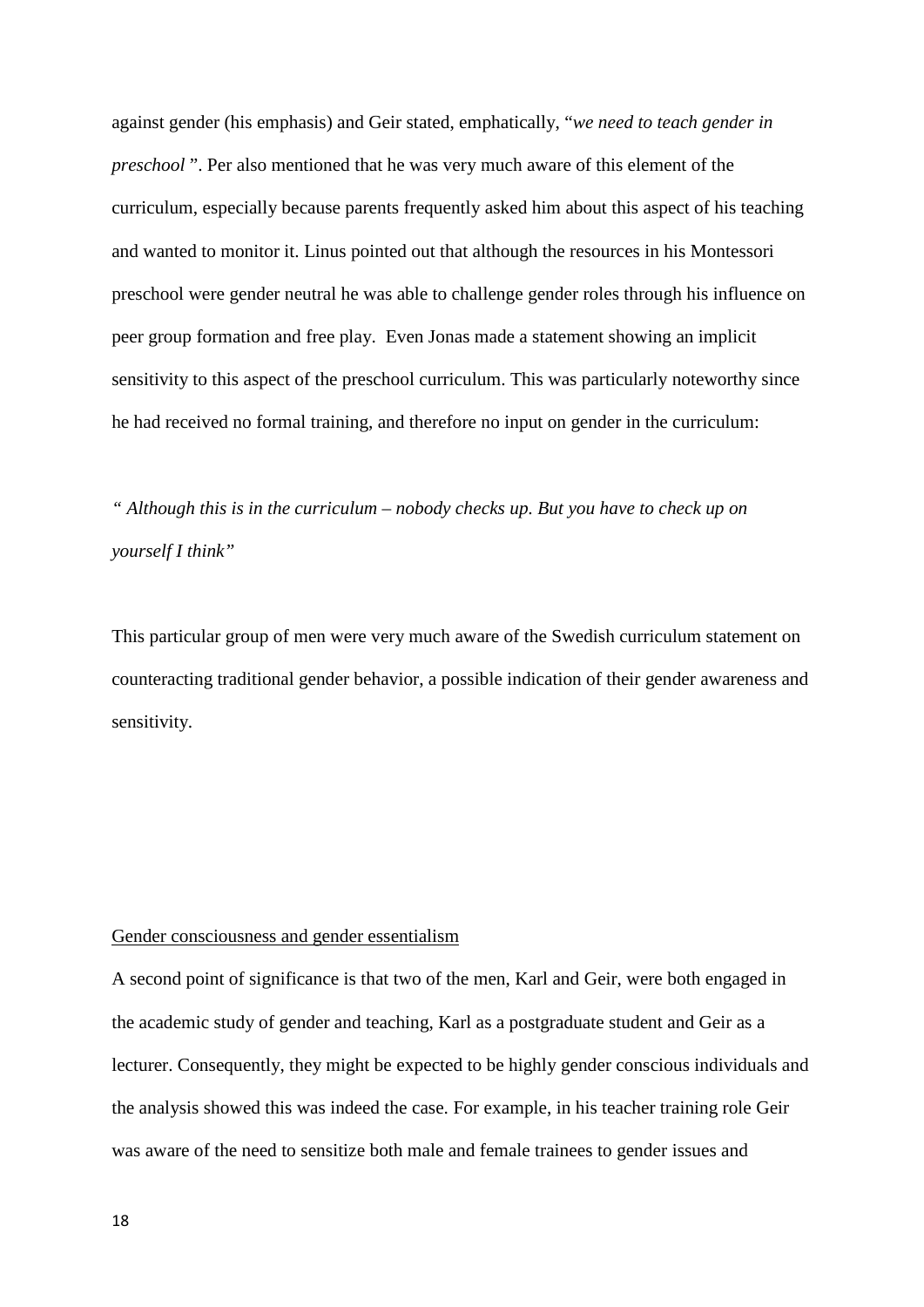explained that he used various deliberate strategies to achieve this aim. At the time of the interview, Karl was undertaking postgraduate study alongside his classroom teaching role and was very interested in theories about gender, especially masculinities, and flexible identities drawing on the work of (Connell, 1995). He discussed this in relation to a 'line' or continuum of masculinity where he placed his personal hobby of kick-boxing at the '*male end'* and some aspects of his role as kindergarten teacher as '*closer to the female'*.

The men were very much aware of the current discourse, especially strong in England but pervasive in many other countries including Sweden about the need to model certain types of traditional masculinities to compensate for absent fathers. Yet these men did not express such a value as governing their own practices. Indeed they were keen to describe the ways they performed non-traditional, gender flexible practices in front of their 'audience' of children. For example Karl told Warin that he believed it was important that the children should witness him changing the diapers of the infants in his care, and Linus was deliberate in his intentions to have the children witness his laying of the table before the midday meal: "*They see me laying the table and doing everything that women teachers do'*. Their accounts emphasize their deliberate performance of transgressive gender illustrating practice that is consistent with Butler's emphasis on gender as socially constructed and socially performed.

At a couple of points in the interview Karl mentioned that his masculine behavior was *learned* , a term he emphasized , as in the following claim: ' *I believe I have many classical masculine qualities but this is what I have <i>learned*<sup>*'*</sup>. This was consistent with his overview of himself as having changeable and situation-specific identities. Karl also had a strong belief that gender is socially constructed, which matched his belief that none of his identities are fixed and essential. He mentioned his *'changing identities: being a child, an adult, a male,*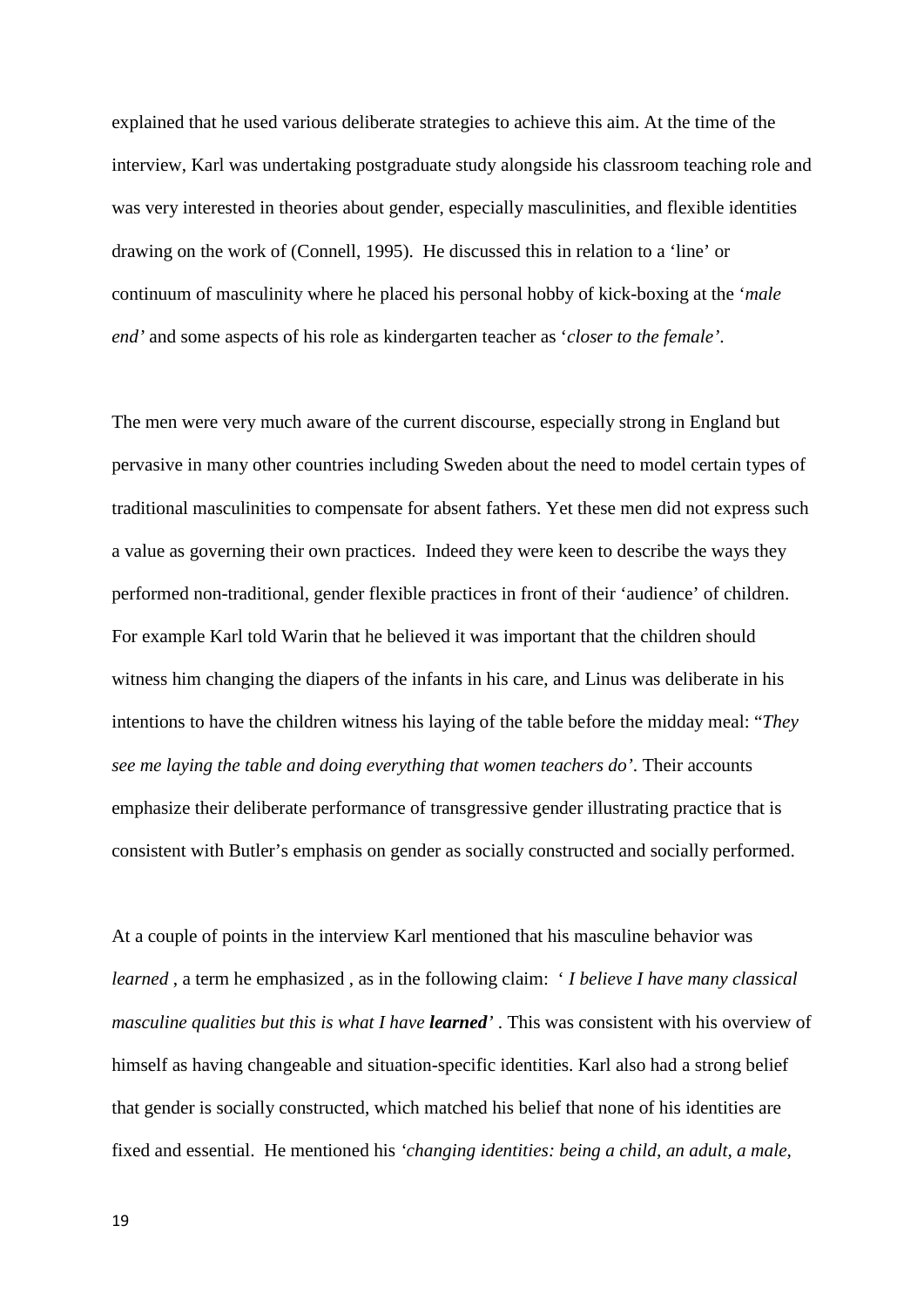*female, a teacher, a student'.* He was aware of these different identity presentations in front of his different audiences, especially the children as observers and interpreters of information about gender within their environment.

Yet it is important not to oversimplify the gender awareness of these five individuals. Karl's statement above about his '*classical masculine qualities'* betrays an ambivalence about the possibilities of gender transgression. This internal tension and contradiction was shown in his response to questions about doll play:

#### *Warin. Do you ever demonstrate doll play to the children?*

*K. Yes. I do. But I prefer to play adventure games with them [dolls]rather than to play 'house' . It doesn't come naturally to me to play with dolls but if someone is sitting down playing with a doll then I can join in. I can do this.* 

So, despite Karl's clear statement that he has "*learned*" classical masculine qualities, which suggests he does not subscribe to a biological essentialist belief about gender differences, nevertheless it is interesting to see the word 'naturally' is slipped into his statement, a word which betrays an assumption that he believes he has some essential gendered predispositions.

### Methodological insights suggesting gender consciousness

Warin's analysis also harnessed the important tool of researcher reflexivity and examined the interactional nature of the interview conversations, including her own questions and contributions. This was enlightening with view to the men's gender awareness. So, a final point about evidence of gender sensitivity concerns the gender positions that were taken up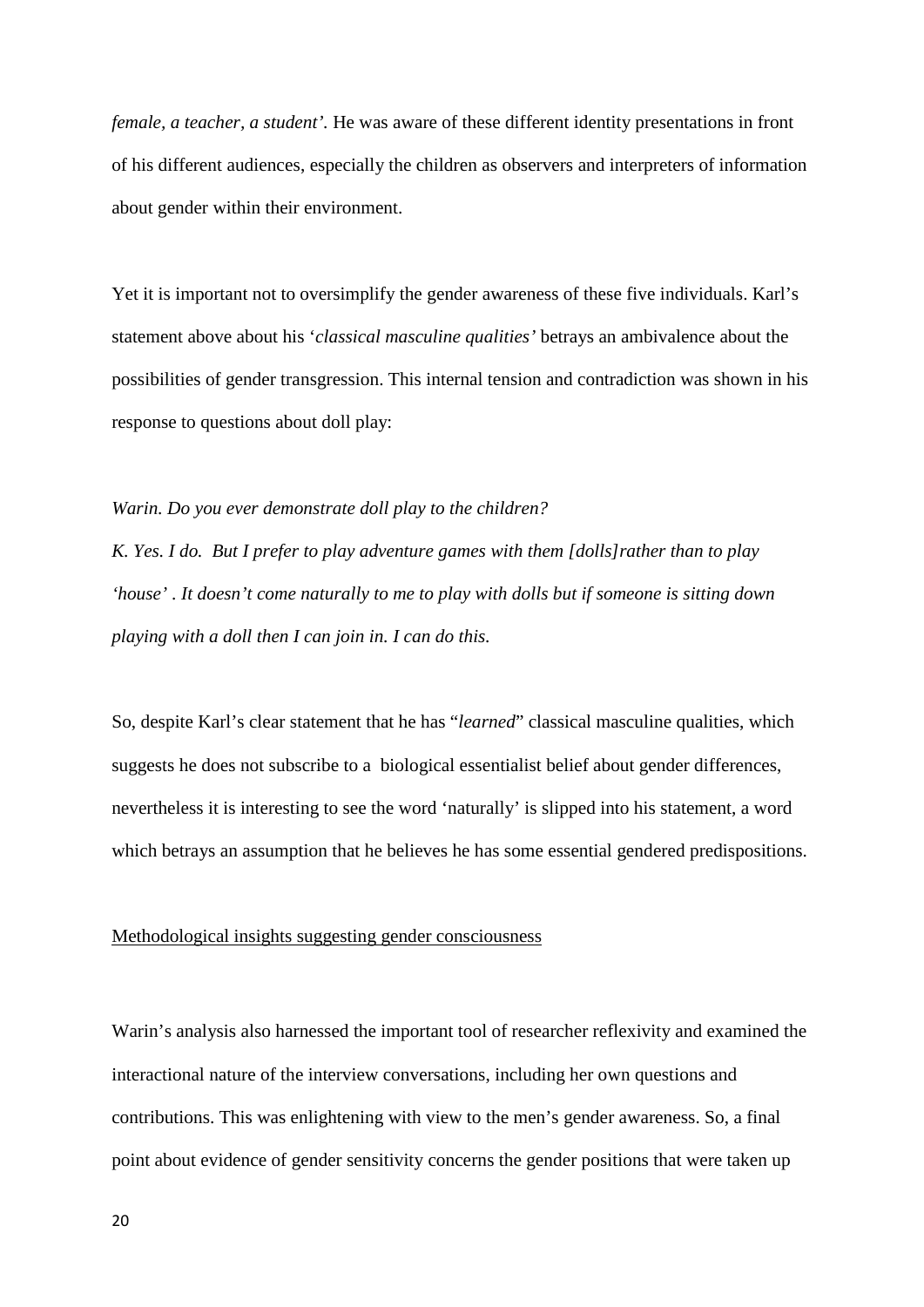and negotiated within the interview itself. For example in response to a 'Devil's advocate' question about rough and tumble play (a term that is often used to describe men's play with young children) Linus quickly pointed out that he is not '*rough*' but '*tender*' and added '*I like small children… I can calm them*'. Some of the men were highly aware of gender, and able to perform gender sensitivity in their presentation of self within this co-constructed conversation since gender was an explicit element of, and raison d'etre for, the interaction. It is interesting to speculate how a more 'gender blind' participant might have responded to the same questions.

So overall, through the positions taken up within the interview and the values and views described as part of the joint discussions, the men displayed a consciousness of the ways they were manifesting gendered behaviors within the preschool.

#### **Discussion: From gender blindness to gender consciousness.**

So what have both studies revealed to us about the possibility and practicality of what we have termed gender flexible teaching? Clearly both studies are concerned with small samples so the conclusions we draw are necessarily exploratory. In addition there are differences between the studies with respect to design and the gender composition of the samples: allfemale in the Indonesian study and all-male in the Swedish study. However, the studies are comparable with respect to their authors' purposes to reveal the potential for a 'gender flexible pedagogy' in discussions with ECE staff. Taken together the studies show that there are certainly cases of teachers who are very sensitive to gender matters within their own teaching relationships and who have ideals about developing the children they work with so that they are much less constrained by traditional and rigid forms of gender. In Adriany's study it was Bunda Intan who was willing to transgress gender norms and who was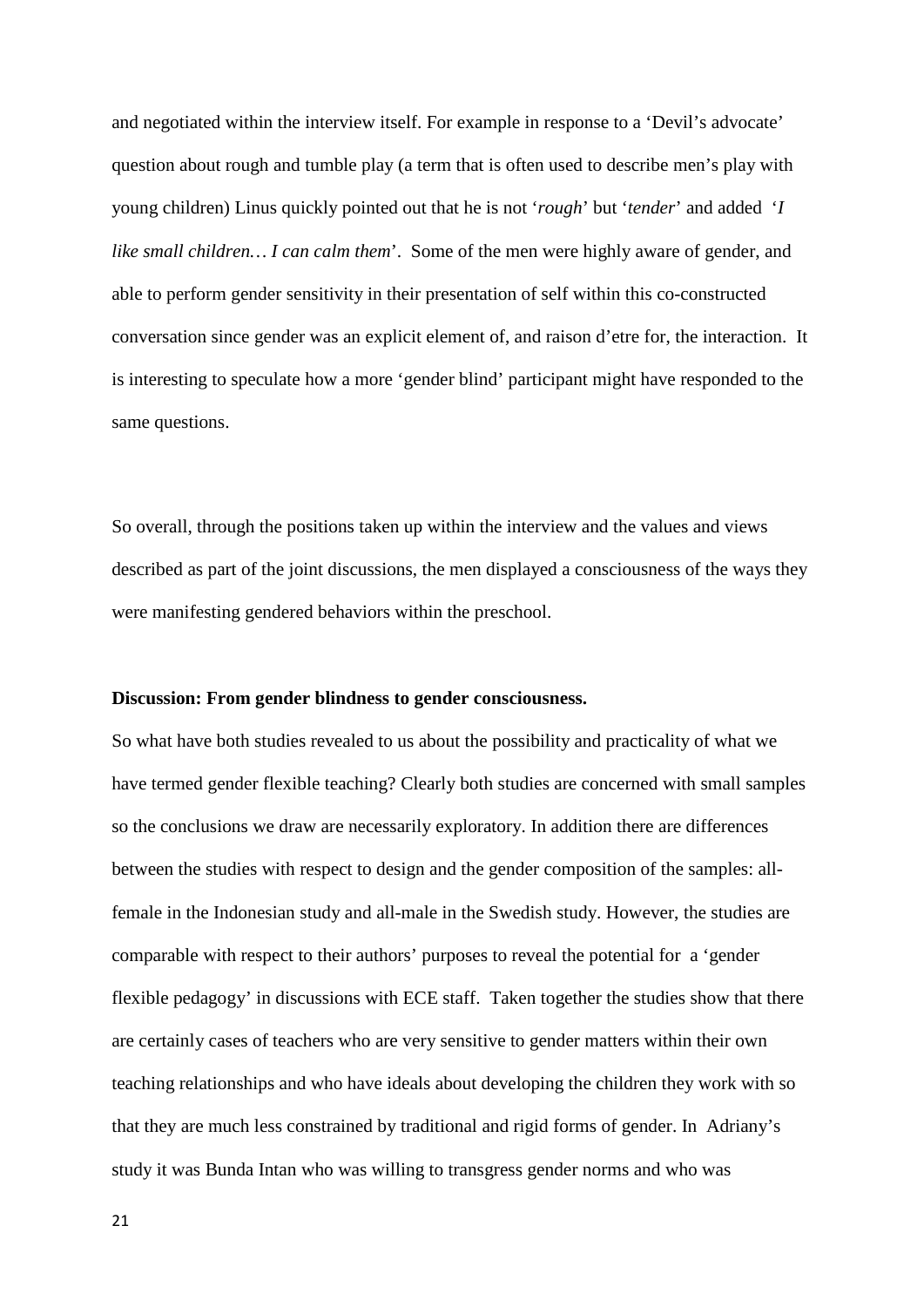supportive of children who did not conform to gender stereotypical behavior in their choices of toys and colours. In Warin's study it was Karl who described his own intellectual interest in gender and education which informed his gender sensitivity and consequent experimentation in 'troubling' gender (Butler, 1990).

In comparing the two research contexts we can see that a very significant influence on the gendered practices of the staff concerns the underlying beliefs they hold about gender, particularly the gender essentialist views of most of the Indonesian staff and the social constructivist views articulated by the Swedish staff.

The gender beliefs that were expressed to us and that shaped the preschool pedagogy and practice were formed through the participants' immersion within the cultural, political and religious context of their different countries. In Indonesia, it is only recently that educational policy makers have begun to address gender equality with a new programme entitled *Gender perspective school programme* (aimed at primary school children upwards). By contrast Sweden is famed internationally for its longstanding progressive focus on gender within the related social policy areas of childcare and education. It is not surprising therefore to find that Warin's participants were, on the whole, much more "gender sensitive".

We could suggest that by contrast Adriany's participants were 'gender blind', in the Indonesian study. Here we are using the term as defined in the European Commission glossary of gender equality to mean 'the failure to recognise that gender is an essential determinant of social outcomes impacting on projects and policies' [\(http://ec.europa.eu/justice/gender-equality/glossary/index\\_en.htm\)](http://ec.europa.eu/justice/gender-equality/glossary/index_en.htm) . However, this rather

simplistic contrast does not actually represent the women working in Kopo kindergarten.

22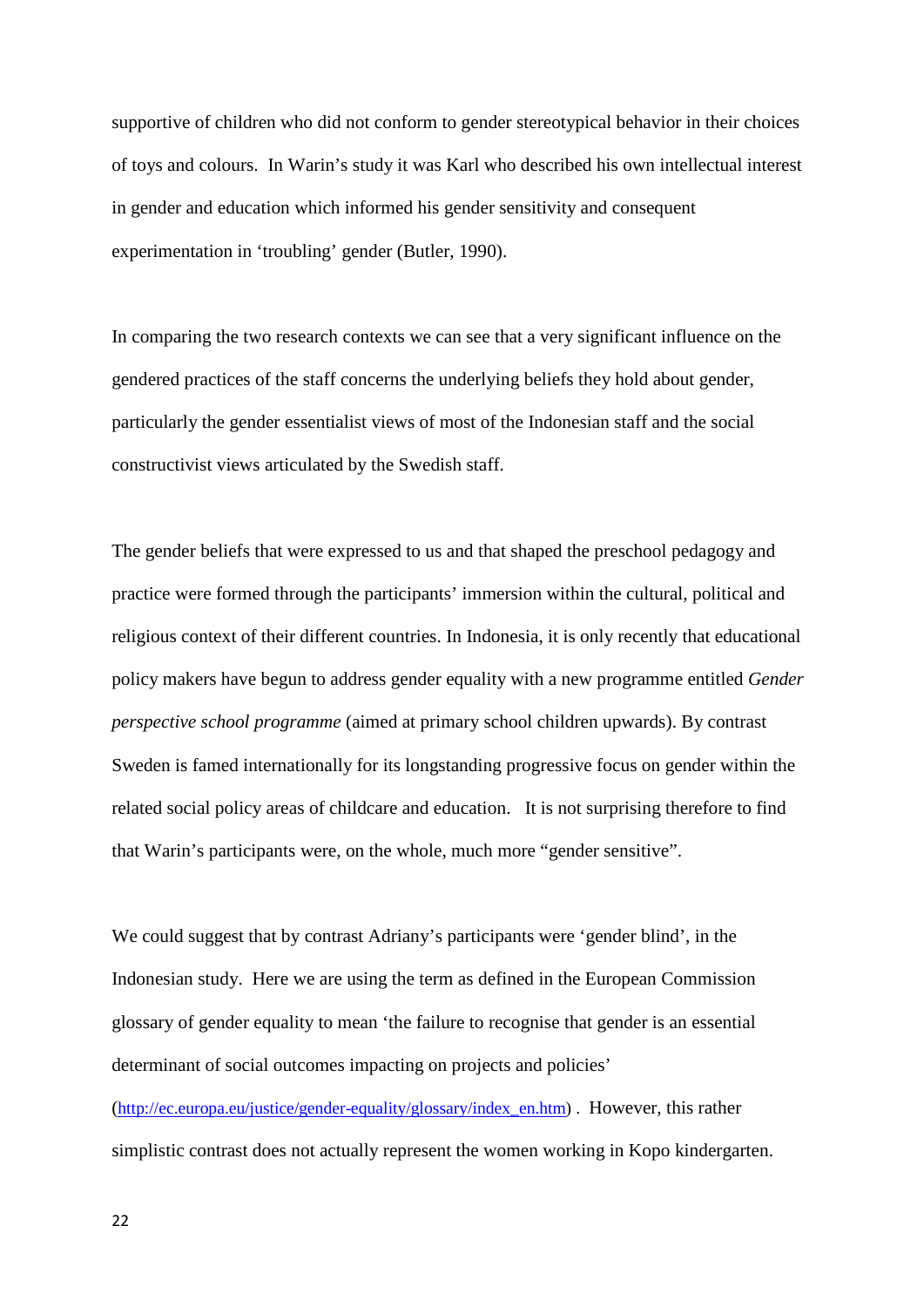They were not gender blind but rather the majority of them held a very particular set of assumptions about gender differences, rooted in an unquestioned essentialism. The differences in the practices reported and rationalised to Adriany and those described to Warin illustrate how deeply implicit assumptions about gender are manifested in classroom day-today practices and behaviours.

When do implicit assumptions about gender become critically available to a person and therefore transformable into explicit theories? We could look at Bunda Intan (in Adriany's study) and at Karl and Geir (in Warin's study ) as living examples of a transformation from gender blindness to gender consciousness. For these three individuals their gender consciousness has been developed, and continues to develop, through their critical engagement with academic gender studies and also through their participation in gender focused research. In their practices as preschool teachers we see a living struggle to challenge themselves and the children they teach in the ways they perform gender.

### **Conclusion**

It is both possible and desirable to train children and young people to become much more alert to the ways in which they themselves and other people around them are performing and thereby creating gender identities. If we are to tackle gender within ECE we need to advance on two fronts simultaneously: developing gender conscious pedagogues and a gender sensitive curriculum. In order to be able to confront and disrupt gendered performances in children we have to develop greater gender sensitivity ourselves as educators [\(Houston,](#page-25-7)  [1985\)](#page-25-7). For example we have to notice gender stereotypical behaviours and then we have to find thoughtful ways to challenge and expand them. X's study implies a possible route to increasing gender sensitivity in ECE teachers through working alongside a gender-conscious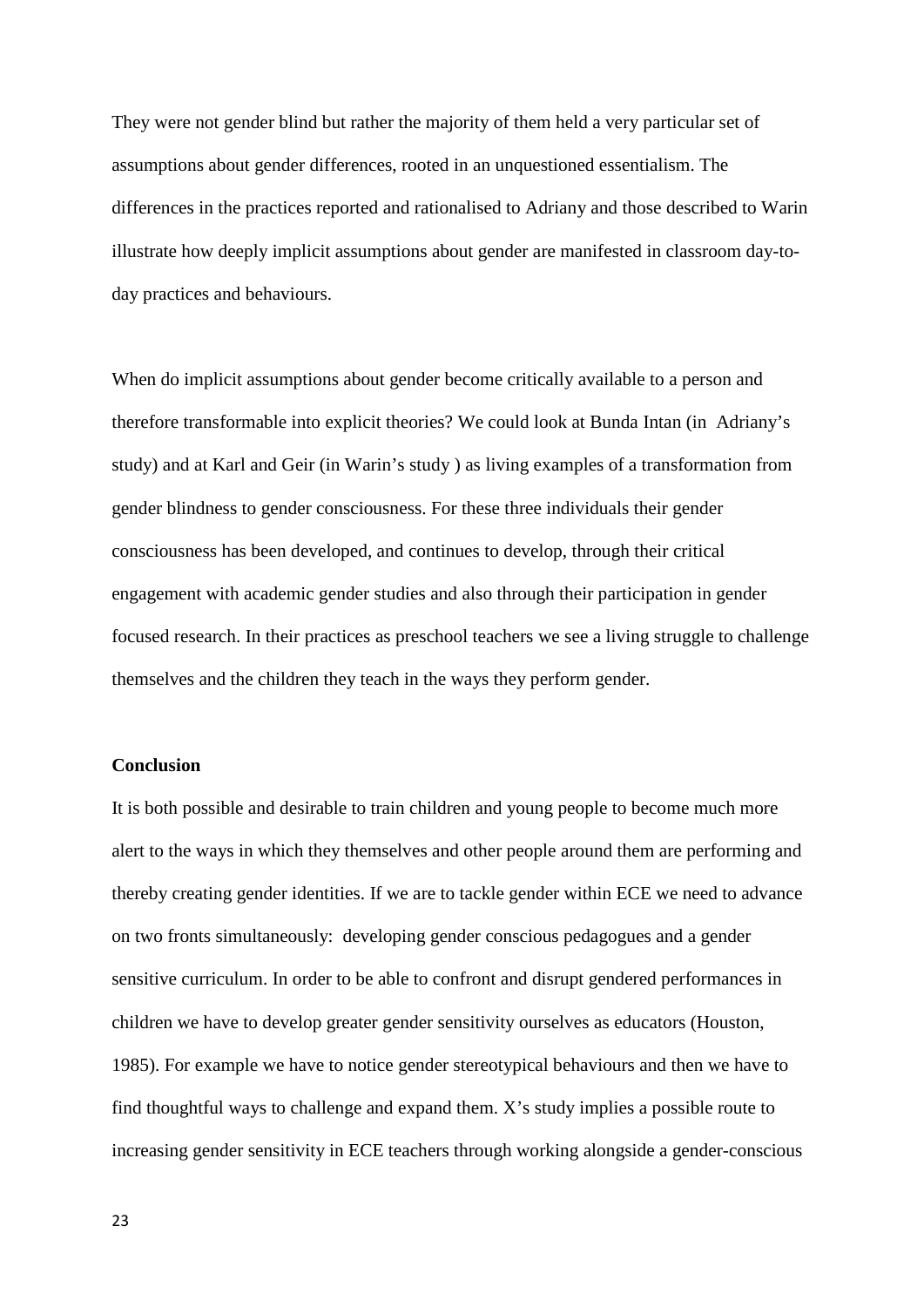'critical friend'. As Rogers (1967) points out only self-aware teachers can bring about selfawareness in pupils. The explicit development of gender sensitivity has to become a key element of initial teacher training and continuing professional development if we want to disrupt the slow but steady progress of gender entrenchment.

This paper has argued that we need a workforce in early childhood education who can create gender flexible identities in their relationships with young children. The principle, that we have termed 'gender flexible pedagogy', has the potential to 'undo' the establishment of traditional gender performances and practices through an explicit focus on the creation of gender consciousness and gender activism. We need to take Butler's ideas on board within the training of those who teach and care for young children, recognising the implications of her theories for 'troubling' gender, for resisting traditional performances of gender and subverting them through the creation of gender flexibility.

# **References**

- <span id="page-23-0"></span>Adriany, V. (2013) *Gendered Power Relations within Child-Centred Discourse: An Ethnographic Study in a Kindergarten in Bandung, Indonesia.* (PhD Thesis) Lancaster University, Lancaster, England.
- Adriany, V. and Warin, J. (2014) 'Preschool teachers' [approaches](http://www.research.lancs.ac.uk/portal/en/publications/preschool-teachers-approaches-to-gender-differences-within-a-childcentered-pedagogy(c7725986-82b0-48fc-a46c-07e1b726ba52).html) to gender differences within a [child-centered](http://www.research.lancs.ac.uk/portal/en/publications/preschool-teachers-approaches-to-gender-differences-within-a-childcentered-pedagogy(c7725986-82b0-48fc-a46c-07e1b726ba52).html) pedagogy: findings from an Indonesian [kindergarten'](http://www.research.lancs.ac.uk/portal/en/publications/preschool-teachers-approaches-to-gender-differences-within-a-childcentered-pedagogy(c7725986-82b0-48fc-a46c-07e1b726ba52).html) *International Journal of Early Years Education*, vol 22, no. 3, pp. 315- 328., [10.1080/09669760.2014.951601](http://dx.doi.org/10.1080/09669760.2014.951601)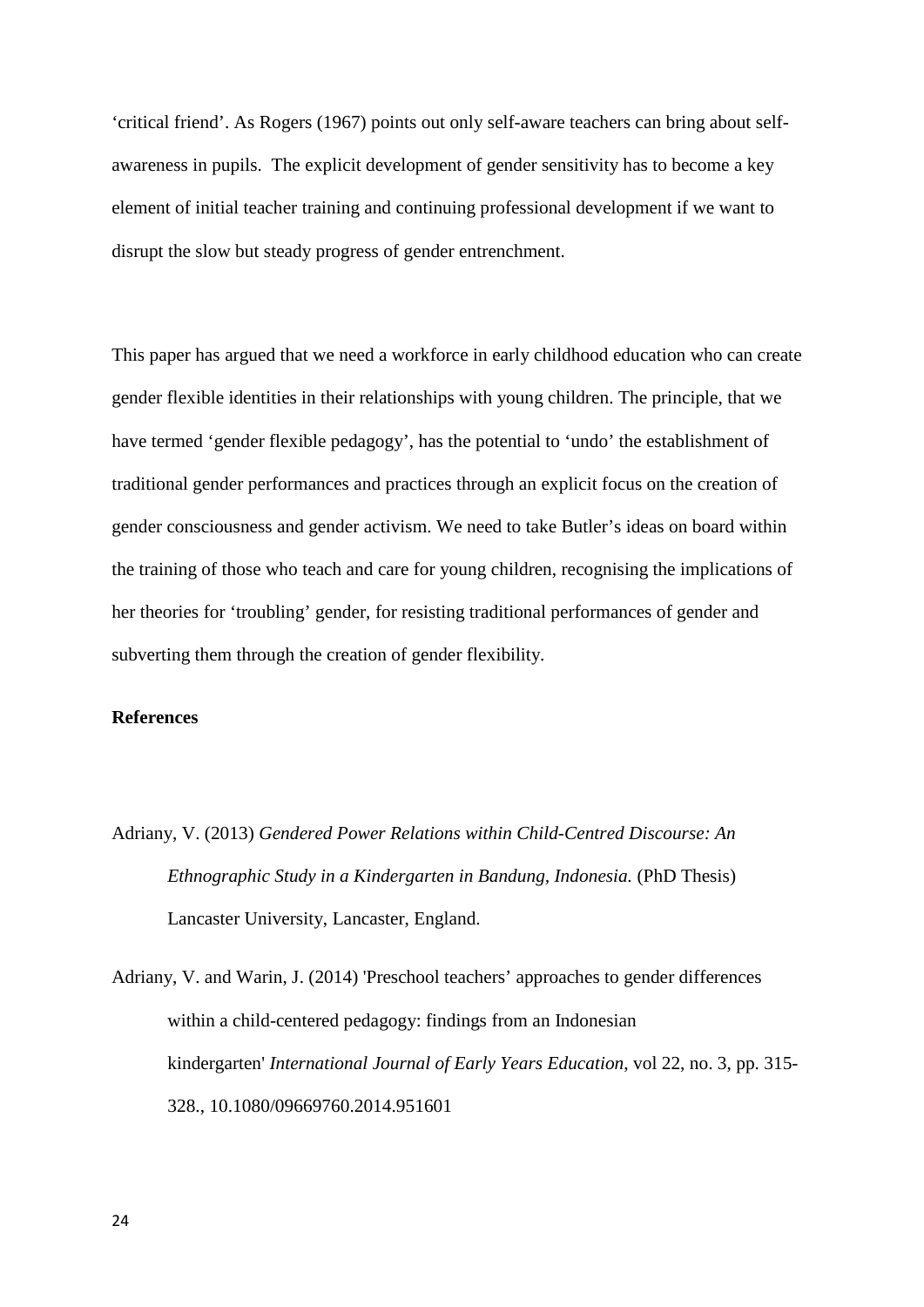- <span id="page-24-5"></span>Bartini, M. (2006) Gender role flexibility in early adolescence: developmental changes in attitudes, self-perception, and behaviors. *Sex Roles, 55*, 233-245.
- Blackburn, S. (2004). *Women and The State in Modern Indonesia*. Cambridge: Cambridge University Press.
- <span id="page-24-6"></span>Blaise, M. (2005) A feminist poststructuralist study of children "doing" gender in an urban kindergarten classroom. *Early Childhood Research Quarterly, 20*(1), 85-108. doi: 10.1016/j.ecresq.2005.01.002
- Blaise, M. (2009) "What a Girl Wants, What a Girl Needs": Responding to Sex, Gender, and Sexuality in the Early Childhood Classroom." *Journal of Research in Childhood Education,* 23 (4):450-460.
- <span id="page-24-0"></span>Brody, D. (2014) *Men who teach young children: An international perspective.* London:

Trentham Books, Insitute of of Education Press.

Brownhill, S. (2014) 'Build me a male role model!' A critical exploration of the perceived

qualities/characteristics of men in the early years (0-8) in England. *Gender and* 

*Education*, 26 (3) p 246 - 261.

<span id="page-24-4"></span>Butler, J. (1990) *Gender Trouble*. New York: Routledge.

Charmaz, K. (2006) *Constructing Grounded Theory: A Practial Guide Through Qualitative Analysis*, London: Sage.

<span id="page-24-2"></span><span id="page-24-1"></span>Connell, R. W. (1995) *Masculinities*. Cambridge: Polity Press.

- Davies, B. (2003) *Shards of Glass: Children Reading and Writng Beyond Gendered Identities* Cresskill: Hampton Press.
- Davies, B and Harre, R (1990) Positioning: the discursive production of selves. *Journal for the Theory of Social Behaviour.* 20 (1) p43–63

<span id="page-24-3"></span>Delamont, S. (1980) *Sex roles and the school*. London: Methuen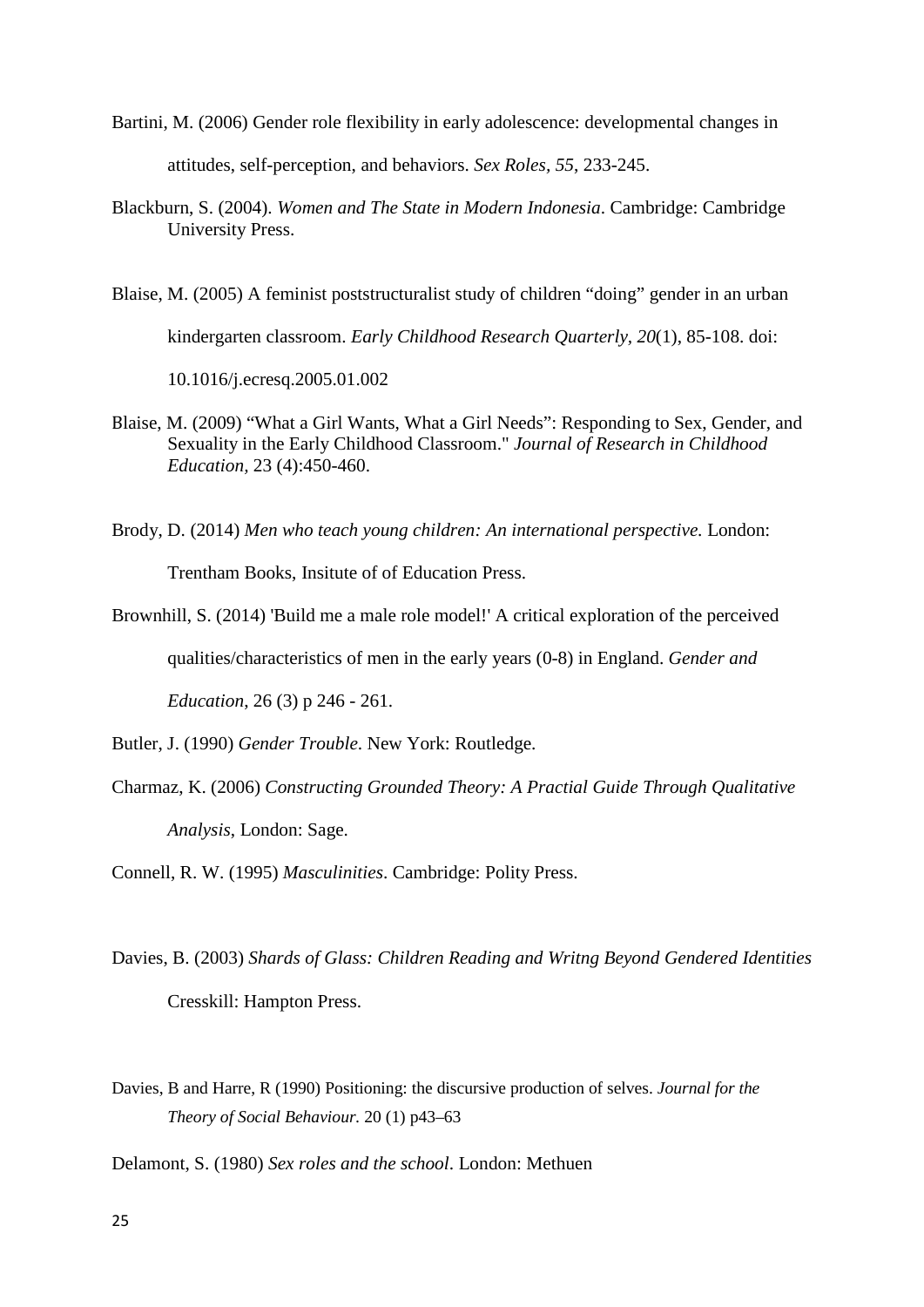Eidevald, C. & Lenz Taguchi, H. (2011).Genuspedagogik och förskolan som jämställdhetspolitisk arena (Gender conscious pedagogy and preschool as an arena of gender equality politics. In H. Lenz Taguchi., L. Bodén. & Ohrlander, K. (Eds.). *En rosa pedagogik – jämställdhetspedagogiska utmaningar* (Pink pedagogy – challenges to pedagogy of gender equality (19-31) Stockholm: Liber.

- <span id="page-25-6"></span>Emerson, R. M., Fretz, R. I., and Shaw, L. L. (1995) *Writing Ethnographic Fieldnotes*. Chicago and London: The University of Chicago Press.
- <span id="page-25-7"></span>Francis, B. (1998) *Power Plays: Primary School Children's Construction of Gender, Power and Adult Work*. Staffordshire: Trentham Books Limited.

Gergen, K J (1991) *The Saturated Self*. New York: Basic Books. 1 - 281

- <span id="page-25-1"></span>Hammersley, M., and Atkinson, P. (2007) *Ethnography: Principles in Practices* (Third edition ed.). New York: Routledge.
- <span id="page-25-3"></span>Haywood, C., and Mac An Ghaill, M. (1996) *Schooling Masculinities, in: Understanding Masculinities*. Buckingham: Open University Press. 1-222.
- <span id="page-25-5"></span>Hellman, A. (2012) Democracy among girls and boys in Pre- school: inclusion and common projects. In E. Johansson and D. Berthelsen (Eds.), *Spaces for Solidarity and Individualism in Educational Contexts* (pp. 99-114). Gothenburg. Swedia: ACTA Universitasis Gothoburg.
- <span id="page-25-2"></span>Ho, E. (2014) Men in Early Childhood Education in Singapore. Retrieved 3rd Juy, 2014, from<http://www.arnec.net/cos/o.x?c=/ntuc/pagetree&func=view&rid=1036916>
- <span id="page-25-0"></span>Hogan, V. (2012) *Locating My Teaching of Gender in Early Childhood Education Teacher Education Within The Wider Discourse of Feminist Pedagogy and Poststructuralist Theory*. Paper presented at the the Joint AARE/ APERA, Sydney.

<span id="page-25-4"></span>Holstein, J. A., and Gubrium, J. F. (1995) The active interview. London: Sage. 1 - 85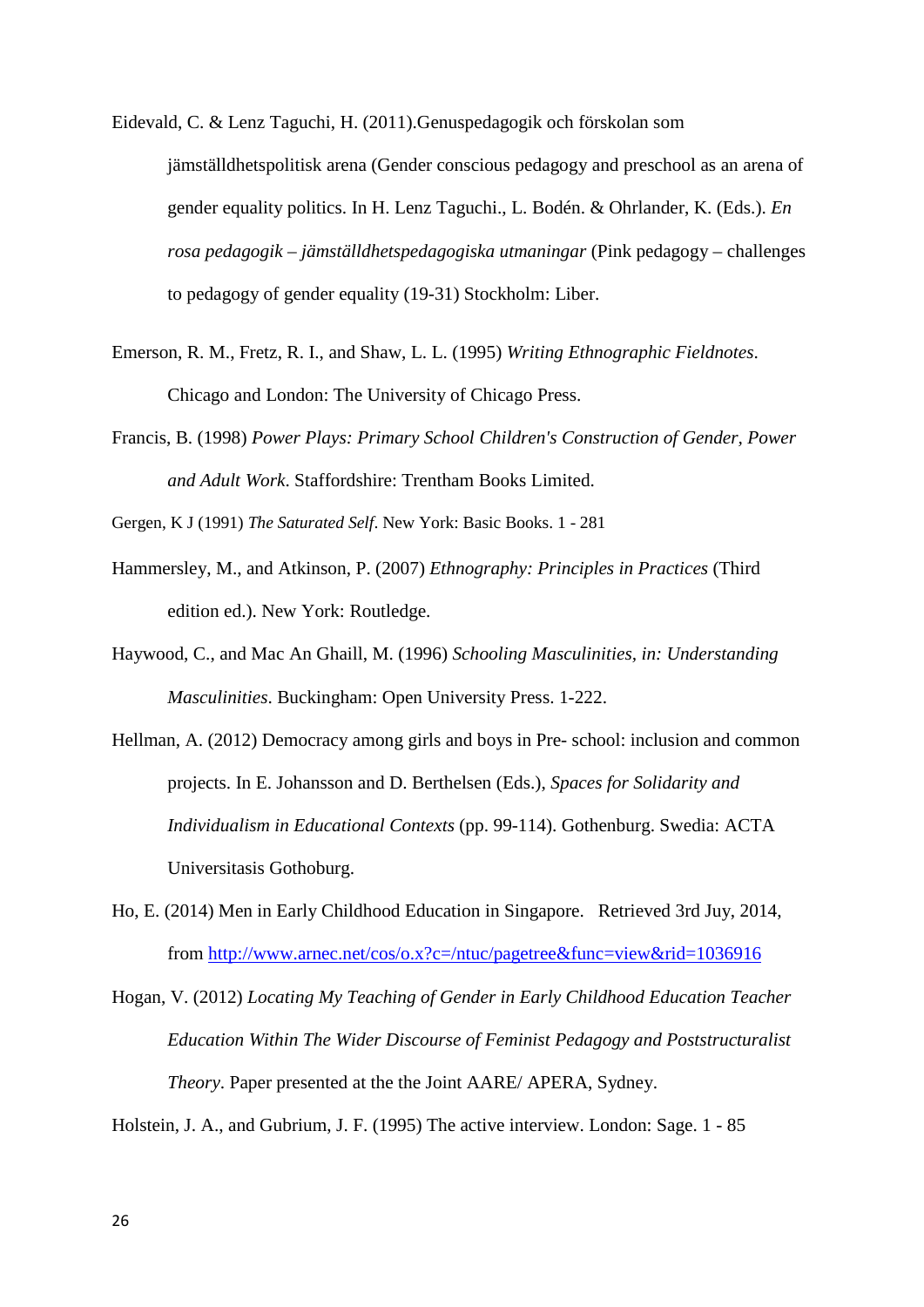- <span id="page-26-4"></span>Houston, B. (1985) Gender Freedom and the Subtleties of Sexist Education. *Educational Theory, 35*(4), 359-369.
- <span id="page-26-3"></span>Kamler, B. (1999) *Constructing Gender and Difference. Critical Research Perspective on Early Childhood*. New Jersey: Hampton Press Inc.
- Kearney, C. (2003) *The Monkey's Mask: identity, memory, narrative and voice*. Stoke-on-Trent: Trentham. 1- 188.
- <span id="page-26-0"></span>Lather, P. (1991) *Getting smart: Feminist research and Pedagogy with/in the Postmodern*. New York: Routledge.

Löfdahl, A and Hjalmarsson, M. (2015) Children's interpretive reproduction of gender conscious didactic agendas in a Swedish pre-school. In S.Brownhill, J. xx and I. Wernersson (Eds.), *Men, masculinity and teaching in early childhood education: international perspectives on gender and care*. London: Routledge.

<span id="page-26-7"></span>MacNaughton, G. (2000) *Rethinking Gender in Early Childhood Education*. New South Wales: Allen and Uwin.

<span id="page-26-1"></span>Majzub, R. M. (n.a). Critical Issues in Preschool Education in Malaysia *Recent Advances in Educational Technologies*. [http://www.wseas.us/e](http://www.wseas.us/e-library/conferences/2013/CambridgeUSA/EET/EET-26.pdf)[library/conferences/2013/CambridgeUSA/EET/EET-26.pdf](http://www.wseas.us/e-library/conferences/2013/CambridgeUSA/EET/EET-26.pdf)

<span id="page-26-6"></span>Marsh, J. (2000) 'But I want to fly too!': Girls and superhero play in the infant classroom. *Gender and Education, 12*(2), 209-220. doi: 10.1080/09540250050010018

<span id="page-26-2"></span>Martino, W. and Rezai-Rashti, G. (2012) *Gender, Race and the Politics of Role Modelling*. New York: Routledge.

<span id="page-26-5"></span>McCormack, O. and Brownhill, S. (2014) 'Moving away from the caring': exploring the views of in-service and pre-service male teachers about the concept of the male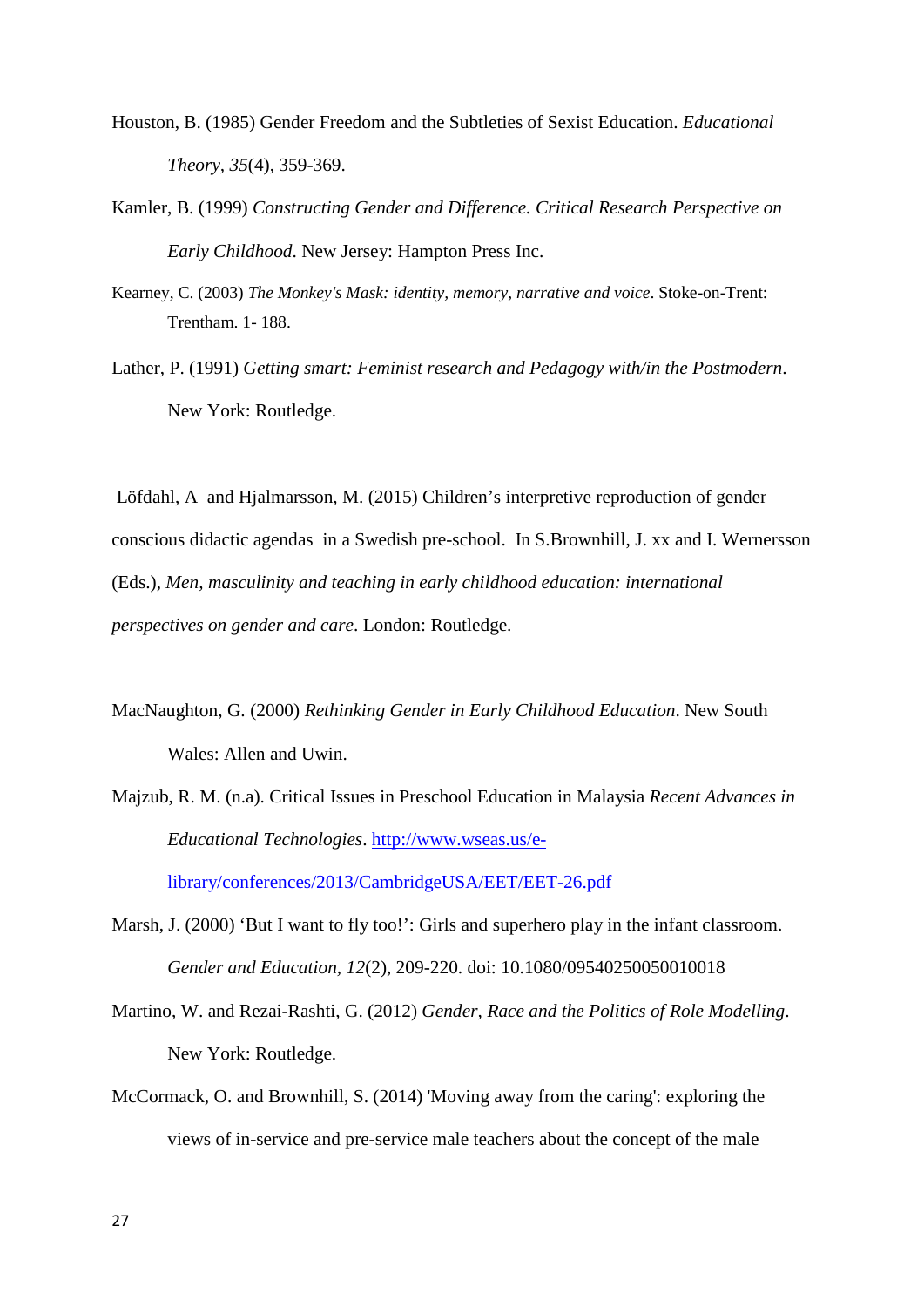teachers as a role model at an early childhood and post-primary level. *International* 

*Journal of Academic Research in Education and Review, 2*(4), 82-96.

<span id="page-27-0"></span>Miu, L. (2005) *Exploring teachers' understanding and practice of gender equity : case study of a kindergarten in HongKong.* (Master of Education Dissertation presented a part

fulfilment of the requirements of the degree of Master of Education), The University

of Hongkong, Hongkong. Retrieved from<http://hdl.handle.net/10722/25711>

- Newberry, J. (2010) "The global child and non-governmental governance of the family in post-Suharto Indonesia." *Economy and Society,* 39 (3):403-426.
- Oetomo, D. (2000). Masculinity in Indonesia: Gender, sexualities, and identities in changing society. In R. Parker, R. M.Barbosa, & P. Aggleton (Eds.), *Framing the sexual subject: The politics of gender, sexuality, and power*. Berkeley: University of California Press.30- 46
- Osgood, J. (2010) Reconstructing professionalism in ECEC: the case for the 'critically reflective emotional professional'. Early Years: An International Research Journal, 30:2, 119 - 133.
- <span id="page-27-1"></span>Rapley, T.J. (2001) The art(fulness) of open-ended interviewing: some considerations on analysing interviews. *Qualitative Research*, 1 (3), 303-323.
- Rennie, L. J. (2003) "Pirates can be male or female": investigating gender-inclusivity in a years 2/3 classroom *Research in Science Education, 33*, 515-528.
- Robinson, K., & Bessell, K. (2002). *Women in Indonesia: Gender Equity and Development*. Singapore: ISEAS.

Rogers, C. R. (1967) *A Therapist's View of Psychotherapy*. London: Constable.

Skelton, C. (2001) *Schooling the Boys: Masculinities and Primary Education*. Buckingham: Open University Press.

Skolverket, S. (2011) *Curriculum for the preschool* Stockholm: Skolverket.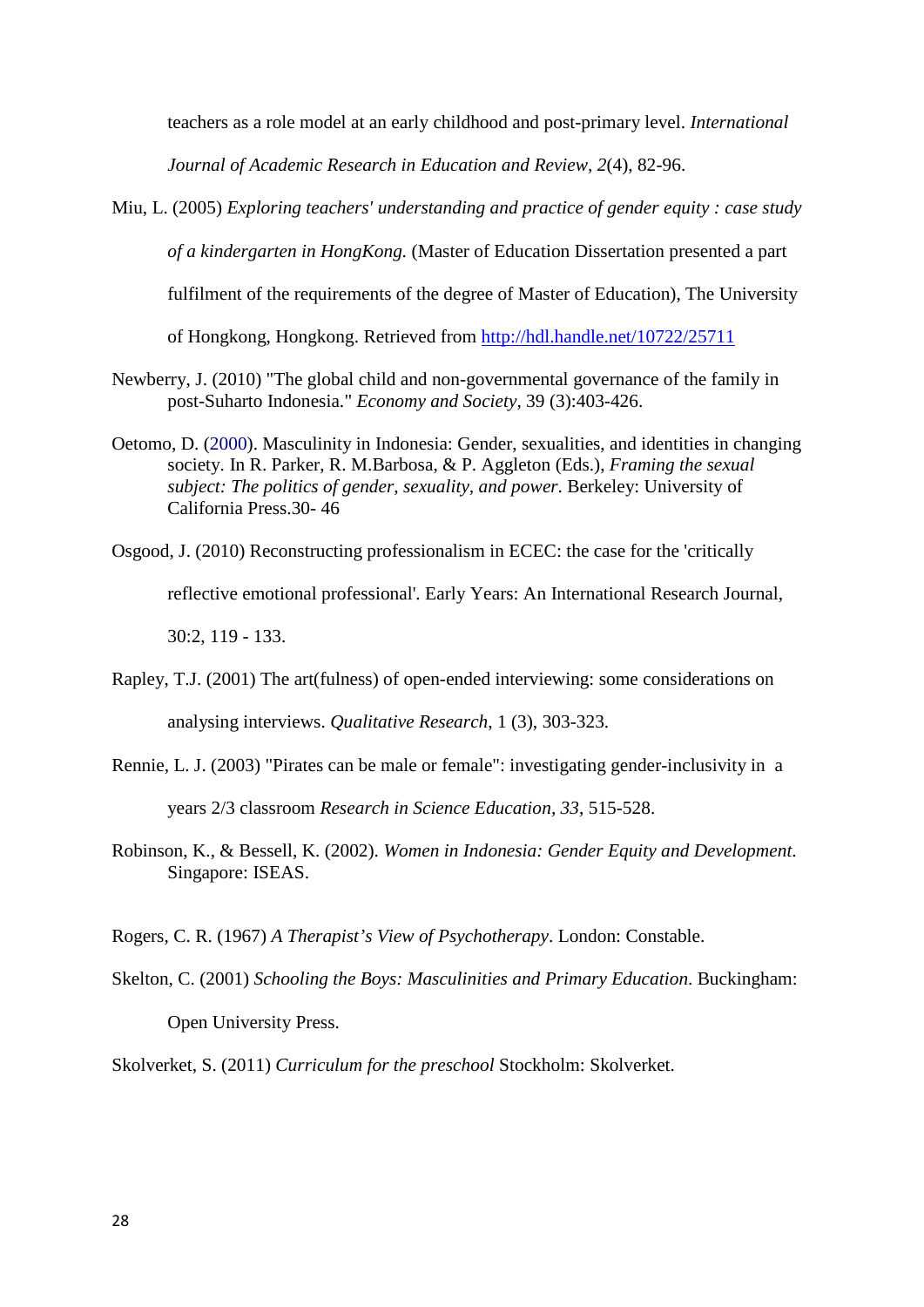- Smith, J. A., and Eatough, V. (2006) Interpretative phenomenological analysis. In G. M. Breakwell, S. Hammond, C. Fife–Schaw and J. A. Smith (Eds.), *Research methods in psychology* (3rd Edition ed., pp. 322-341). London: SAGE.
- Smith, J. A., Flowers, P., and Larkin, M. (2009) *Interpretative Phenomological Analysis : Theory, Method and Research*. London, California, New Delhi, Singapore: SAGE Publications Ltd.
- Sumsion, J. (2000) Negotiating Otherness: a male early childhood educator's gender positioning. *International Journal of Early Years Education, 8*(2), 129-140.
- Sumsion, J. (2005) Male teachers in early childhood education: issues and case study. *Early Childhood Research Quarterly, 20*(1), 109-123. doi: 10.1016/j.ecresq.2005.01.001
- Sundelin, J. (2008) Play: The Swedish Way,. *The Guardian Newspaper, Society Guardian*  (Tueday, 11th March)
- Suyatno. (2004) Analisis Kesenjangan Gender pada Aspek Kebijakan, Kurikulum dan Sumberdaya Manusia pada Pendidikan Taman Kanak-kanak (TK): Studi di Kota Semarang-Jawa Tengah (Analysis on Gender Discrepancies in Kindergarten's Policies, Curriculums and Human Resources: A Study in Semarang-Central Java. Semarang: Universitas Dipenogoro.

Svalyerd, K. (2007) Genuspedagogik (Gender conscious pedagogy) Stockholm: Liber.

- UNESCO. 2007. Strong Foundation for Gender Equality in Early Childhood Care and Education. Bangkok: UNESCO Asia and Pacific Regional Bureau for Education.
- Walkerdine, V. (1998) "Developmental psychology and the child-centered pedagogy: the insertion of Piaget into early education." In *Changing the subject: psychology, social regulation, and subjectivity*, Edited by: Henriques, J., Hollway, W., Urwin, C., Venn, C. and Walkerdine, V. 153-202. London: Routledge. 1- 345.
- Wieringa, S. (2003) The birth of the new order state in Indonesia: sexual politics and nationalism. *Journal of Women's History, 15*(1), 70-91. doi: 10.1353/jowh.2003.0039